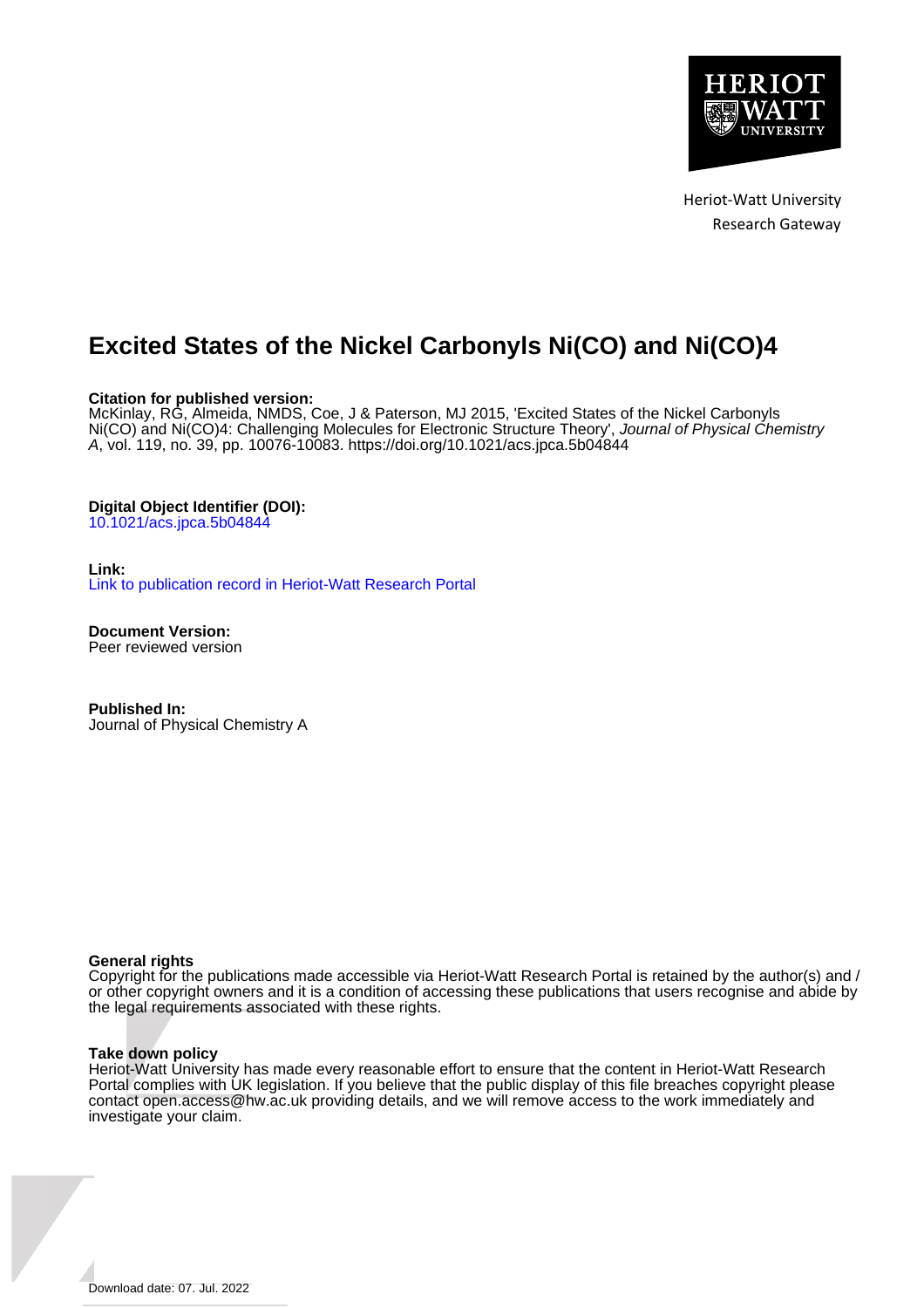This document is confidential and is proprietary to the American Chemical Society and its authors. Do not copy or disclose without written permission. If you have received this item in error, notify the sender and delete all copies.

## **On the Excited States of the Nickel Carbonyls Ni(CO) and Ni(CO)4: Challenging Molecules for Electronic Structure Theory**

| Journal:                      | The Journal of Physical Chemistry                                                                                                                                                                                                                                      |
|-------------------------------|------------------------------------------------------------------------------------------------------------------------------------------------------------------------------------------------------------------------------------------------------------------------|
|                               | Manuscript ID:   jp-2015-04844m.R1                                                                                                                                                                                                                                     |
| Manuscript Type:              | Article                                                                                                                                                                                                                                                                |
| Date Submitted by the Author: | n/a                                                                                                                                                                                                                                                                    |
| Complete List of Authors:     | Mckinlay, Russell; Heriot-Watt University, Institute of Chemical Sciences<br>Almeida, Nuno; Heriot-Watt University, Institute of Chemical Sciences<br>Coe, Jeremy; Heriot-Watt University,<br>Paterson, Martin; Heriot-Watt University, Institute of Chemical Sciences |

**SCHOLARONE™** Manuscripts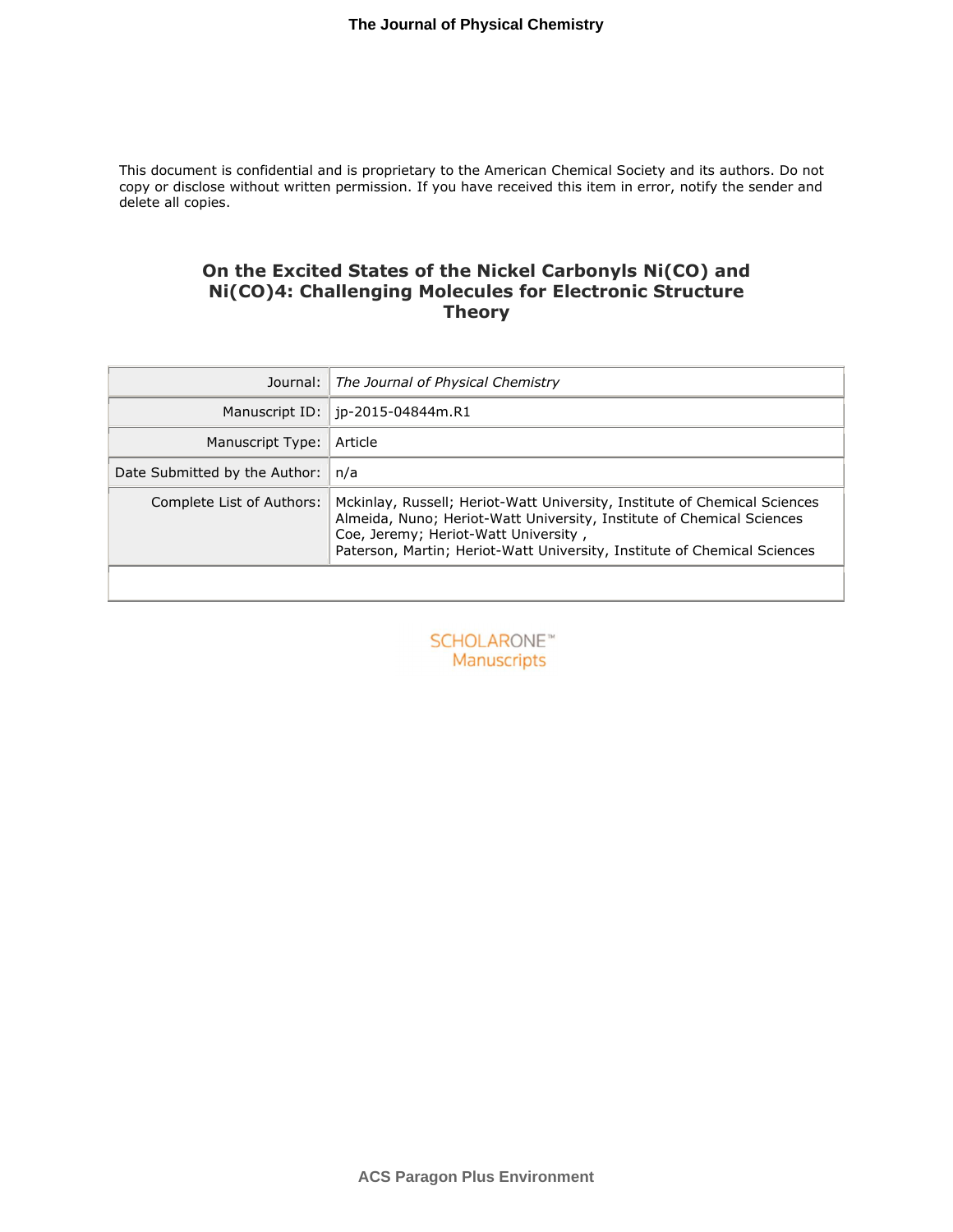**Page 1 of 21**

## **On the Excited States of the Nickel Carbonyls Ni(CO) and Ni(CO)4: Challenging Molecules for Electronic Structure Theory**

Russell G. Mckinlay, Nuno M. S. Almeida, Jeremy P. Coe, Martin J. Paterson\*

*Institute of Chemical Sciences, Heriot-Watt University, Edinburgh, United Kingdom, EH14 4AS* 

Corresponding author: m.j.paterson@hw.ac.uk

## **Abstract**

We apply a wide range of correlated electronic structure approaches to the excited states of  $Ni(CO)<sub>4</sub>$  and  $Ni(CO)$  as model complexes of saturated and unsaturated transition metal carbonyls respectively to understand the performance of each method, in addition to setting benchmark data for these metal carbonyls. In particular we apply the coupled-cluster linear response hierarchy, complete-active-space self-consistent field theory, N-electron valence state multi-reference perturbation theory, Monte-Carlo configuration interaction, and timedependent density functional theory with a range of functionals and basis sets. We find that although the systems can qualitatively be described by a single configuration, that electron correlation effects are sufficiently strong to give large singles amplitudes in cluster expansions, which cause spurious solutions to the response equations for the intermediate CCn methods. DFT also performs well if care is taken to choose an appropriate functional, although for Ni(CO) several popular functionals give the incorrect ground spin-state, depending on the amount of Hartree-Fock exchange.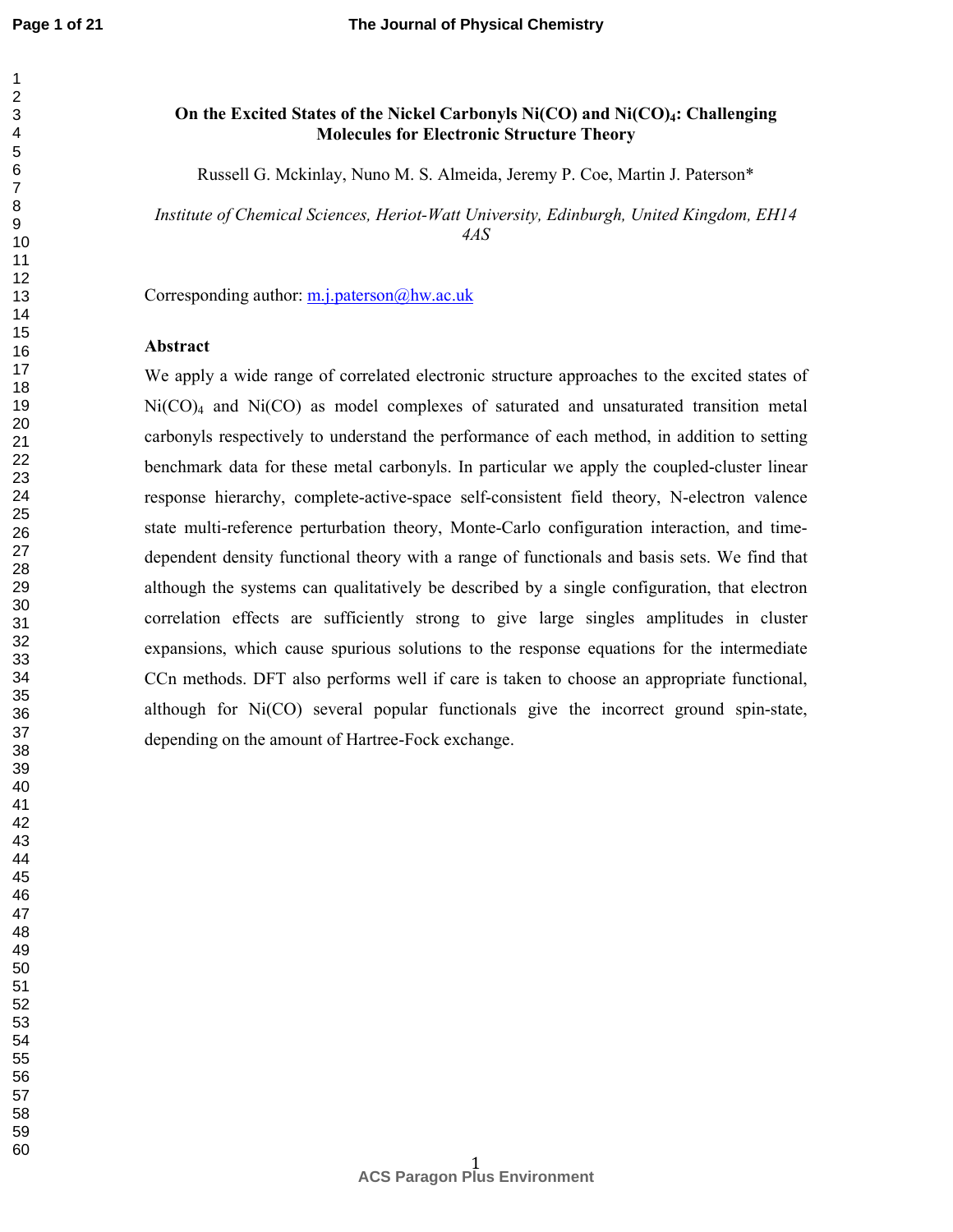#### **Introduction**

Binary transition metal carbonyls are perhaps some of the most intensely investigated groups of molecules. These are paradigm complexes for basic models of metal-ligand bonding, i.e. dative bonding and  $\pi$ -back-bonding. They thus represent very well studied systems, both experimentally and theoretically. A particular area to receive much recent attention is their excited electronic states and resulting reactive photochemistry. Early work on their spectroscopy presented a simple yet elegant understanding of the transitions based on qualitative molecular orbital pictures. However, experimental resolution was very poor, the spectra often appearing broad and featureless. In recent years modern time-resolved pumpprobe spectroscopy has revisited their photochemistry, with several unexpected surprises in store. For example,  $Cr(CO)_6$ ,  $Mn_2(CO)_{10}$ , and  $Fe(CO)_5$  all undergo an extremely fast (<100fs) dissociation event (CO loss for  $Cr(CO)_6$  and  $Fe(CO)_5$ , and either Mn-Mn bond cleavage or CO loss for  $Mn_2(CO)_{10}$  followed by rapid radiationless decay to the ground electronic state of the (now) unsaturated complex, to then display highly mode-specific vibrational coherences in this 'hot' photoproduct.<sup>1-5</sup> However, Ni(CO)<sub>4</sub> displays a red luminescence on a much longer timescale following excitation.<sup>5</sup>

Central to furthering our understanding these complex phenomena has been the application of high-level quantum chemical methods to their photophysics and photochemistry. Complete active-space self-consistent-field (CASSCF) theory has seen much use in understanding the reactive photochemistry of such species, and has shown that radiationless decay is associated with Jahn-Teller type conical intersections connecting the excited and ground state potential energy surfaces. Further, semi-classical and quantum wavepacket dynamics simulation has been successfully used to investigate the vibrational coherences observed in the photoproducts.6,7 However, emerging are the challenges faced in accurately describing the excitation manifolds in such species, and the urgent need to have systematic studies of electron correlation effects and benchmark data for these systems.<sup>8,9</sup> There have been a few pioneering applications of high-level correlated methods to specific systems including CASPT2 to Cr(CO)<sub>6</sub> and Ni(CO)<sub>4</sub>,<sup>10,11</sup> EOM-CCSD to Cr(CO)<sub>6</sub>,<sup>12</sup> and LR-CCSD to Fe(CO)<sub>5</sub>.<sup>1</sup> For Cr(CO)<sub>6</sub>, CASPT2 proves to be a reliable method to assign the experimental spectrum. The excitations calculated show that the lowest electronic transitions do not correspond to previously assigned ligand field transitions, but instead they correspond to spin or orbitally forbidden charge transfer states. The extensive coupled cluster study on the photochemistry of  $Cr(CO)$ <sub>6</sub> revealed further discrepancies between the experimental and theoretical results.<sup>12</sup> For example, the shoulder observed at 3.9 eV, originally assigned as a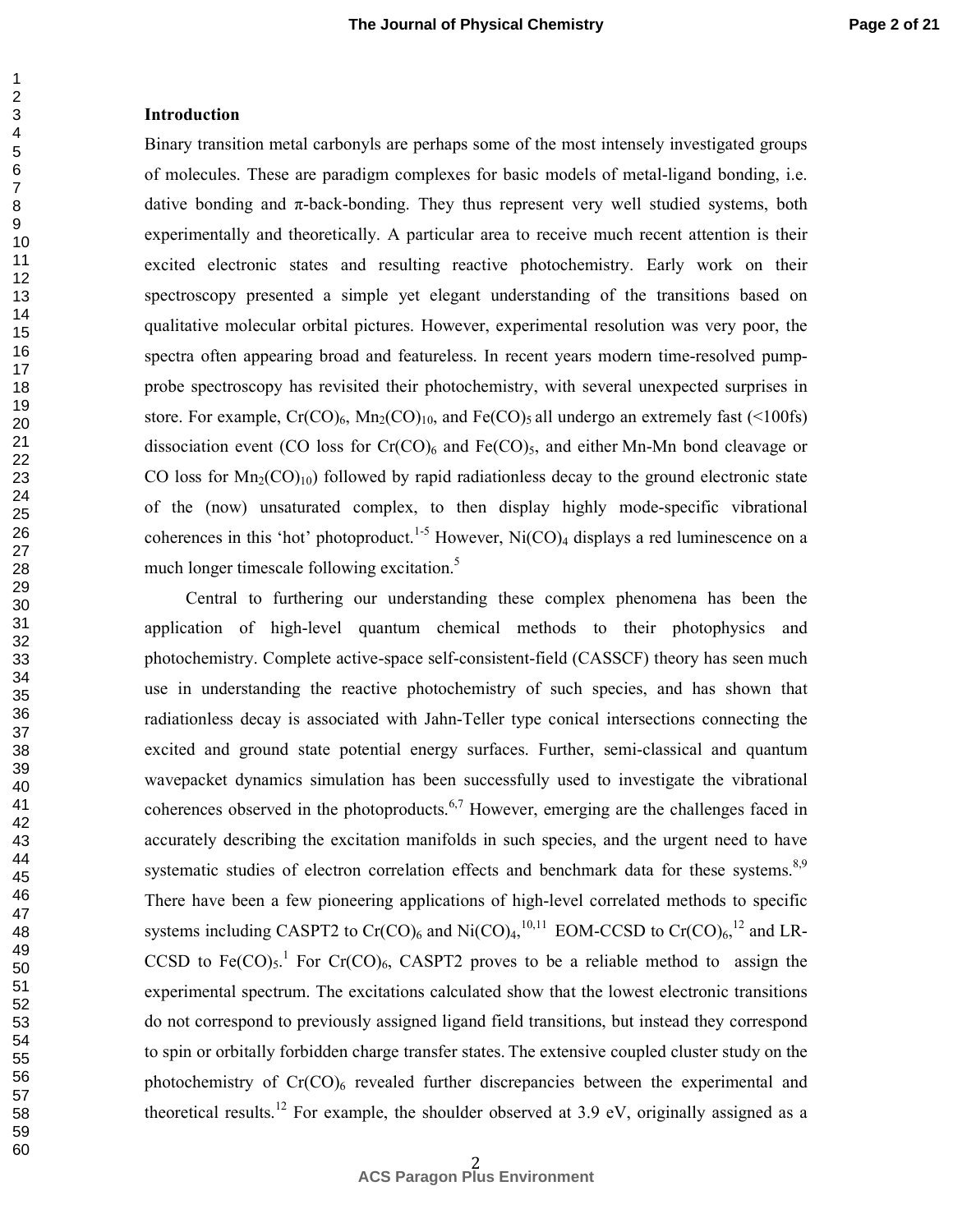#### **The Journal of Physical Chemistry**

ligand field state, but questioned with CASPT2 as either originating from an MLCT state, or possibly as an artefact of basis set error, was shown to definitively be MLCT in character. There have also been several time-dependent density functional theory (TD-DFT) studies.<sup>10,13</sup> TD-DFT offers the possibility of a very low cost, yet accurate treatment of many excited states in such systems. However, a wide-range of accuracy versus exchange correlation functional chosen is seen.

A systematic approach to excited electronic states is possible through the machinery of response theory applied to correlated reference wavefunctions. The most successful approach is the coupled cluster (CC) response hierarchy: CCS, CC2, CCSD, CC3, CCSDT, … Here each subsequent CC model systematically improves the description of electron correlation (through the next order in the fluctuation potential) but with an increase in the power of the polynomial scaling of model with system size, e.g., CC2 to CCSD the accuracy improves from  $2^{nd}$  to  $3^{rd}$  order for the ground state energy, and from  $1^{st}$  to  $2^{nd}$  order in the associated response functions, while the scaling goes from  $N^5$  to  $N^6$  (N being proportional to the number of orbitals). The intermediate models  $CC2<sup>14</sup>$  and  $CC3<sup>15</sup>$  represent lower cost approximations to CCSD and CCSDT respectively, obtained by keeping only the lowest non-vanishing order term(s) from perturbation theory, and enforcing singles to be treated as zeroth-order both with and without the external perturbation via a  $T_1$  similarity transformation of all operators in the CC equations. LR-CC theory is closely related to the equation of motion (EOM) approach, being formally equivalent for excitation energies for the complete models such as CCSD and CCSDT, while transition moments are more accurate with  $LR-CC$ ,<sup>16</sup> although the difference is often negligible.

Thus, the application of such methods, and their comparison with multireference approaches is invaluable in assessing the cost and accuracy portfolio available when studying the excited states of transition metal complexes. Nickel carbonyls make excellent models for this as they are notionally closed-shell ground state species (*vide infra*) with filled d-shells. Indeed titanium and nickel carbonyls should be the first target of benchmarking before the intervening first-row metal carbonyls with more complicated partially filled d-shells. We have set out to study in detail a saturated and unsaturated species, namely  $Ni(CO)_4$  and  $Ni(CO)$ respectively, both of which have been subject of intense experimental investigation through the years.

The electronic absorption spectra of  $Ni(CO)_4$  has been reported previously in the near UV in the gas phase,  $18,19$  and similar to other binary carbonyls, is poorly resolved, and lacking in spectral detail. Both gas and solution phase spectra contain one broad band at 6.0 eV with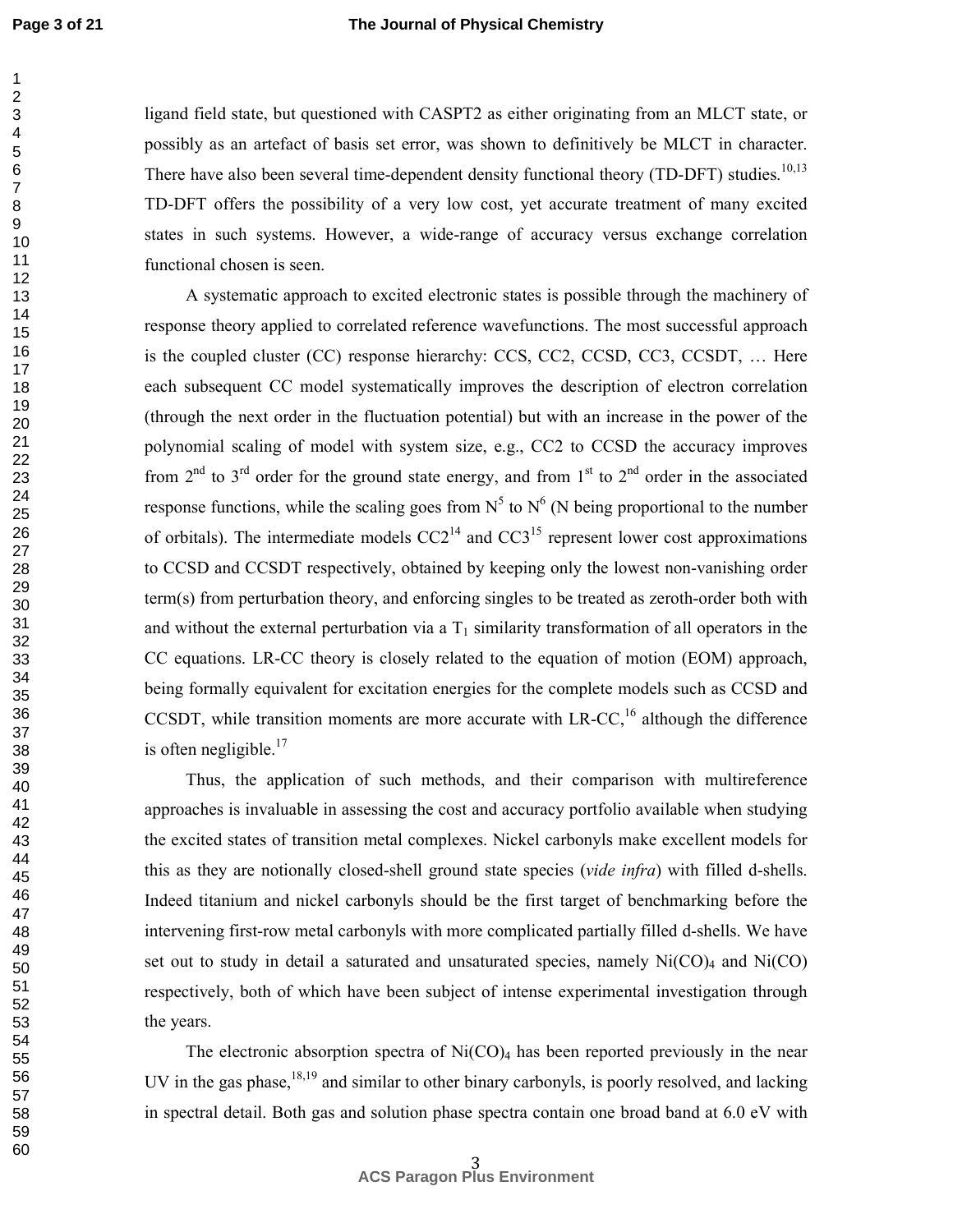shoulders slightly lower in energy at 5.5 eV and 5.2 eV in solution, and 5.4 eV and 4.6 eV in the gas phase. All of these transitions are thought to be  ${}^{1}A_{1} \rightarrow {}^{1}T_{2}$  metal-to-ligand charge transfer states. Various theoretical attempts have been made to study the excited states of  $Ni(CO)<sub>4</sub>$  including the INDO/S method,<sup>18</sup> CASSCF/CASPT2,<sup>11</sup> and TD-DFT<sup>13</sup> with mixed levels of success. For example, it was found that CASSCF overestimated excitation energies on average by over 1 eV.

Ni(CO) has been also studied extensively due to its role as a fundamental model for unsaturated transition metal carbonyls important in many areas of catalysis, where it has been assumed to offer a simple model of chemisorption in catalytic activation processes. The sigma bonding and  $\pi$ -backbonding to the nickel atom has been discussed over the years, since they represent the pillars of the formation of such transition metal complexes. Several theoretical studies of the electronic structure of Ni(CO) have been performed, firstly focussing on the nature of the ground electronic state. Initially predicted to be an open-shell triplet state.<sup>20</sup> more recent calculations have in fact shown that the ground state is a closed-shell singlet  $(\Sigma^{\dagger})$ .<sup>21-23</sup> Different computational methods have been used to describe both the ground state electronic structure, and the respective minimum geometry of Ni(CO) including DFT, $^{24}$ coupled cluster, <sup>25-27</sup> CASSCF, <sup>28,29</sup> and CASPT2.<sup>28</sup> High-resolution spectroscopic characterisation gives a linear structure with a Ni-C distance of 1.669Å and C-O distance of  $1.153\text{\AA}^{24}$  The properties and vibrational spectrum of the isolated molecule were calculated by Sunderlin et al.<sup>30</sup> Persson et al performed an extensive study on the ground state of metal carbonyls including  $Ni(CO)$ , <sup>28</sup> where they calculated the binding energies and bond lengths using different degrees of correlated computational approaches and one-electron basis sets, with CCSD(T) in a large basis giving the closest value to the experimental binding energy (34) kcal mol<sup>-1</sup> vs  $41\pm6$  kcal mol<sup>-1</sup> for experiment<sup>30</sup>).

The excited states of Ni(CO) were initially investigated by Madhavan et al in using a basic CI approach.<sup>31</sup> Most recently CCSD, CCSD(T) and EOM-CCSD were used to look at the structure and harmonic vibrational frequencies of the low lying excited electronic states of  $Ni(CO)$  with a range of large basis sets.<sup>26</sup> This revealed the geometry and electronic properties of the first excited states of the molecule where eight different electronic states,  $3\Delta$ , 1<sup>3</sup>Σ, 1<sup>3</sup>Φ, 1<sup>3</sup>Π, 2<sup>3</sup>Π, 1<sup>1</sup>Δ and 1<sup>1</sup>Π were all computed to have linear equilibrium structures. CCSD(T) seems to perform very well being able to accurately describe the bond lengths and harmonic frequencies for the lowest states of each symmetry. In this study it was concluded that in all these excited electronic states the σ donation for the CO is much less important than the  $\pi$  back donation from the metal in terms of the overall stability of the complex.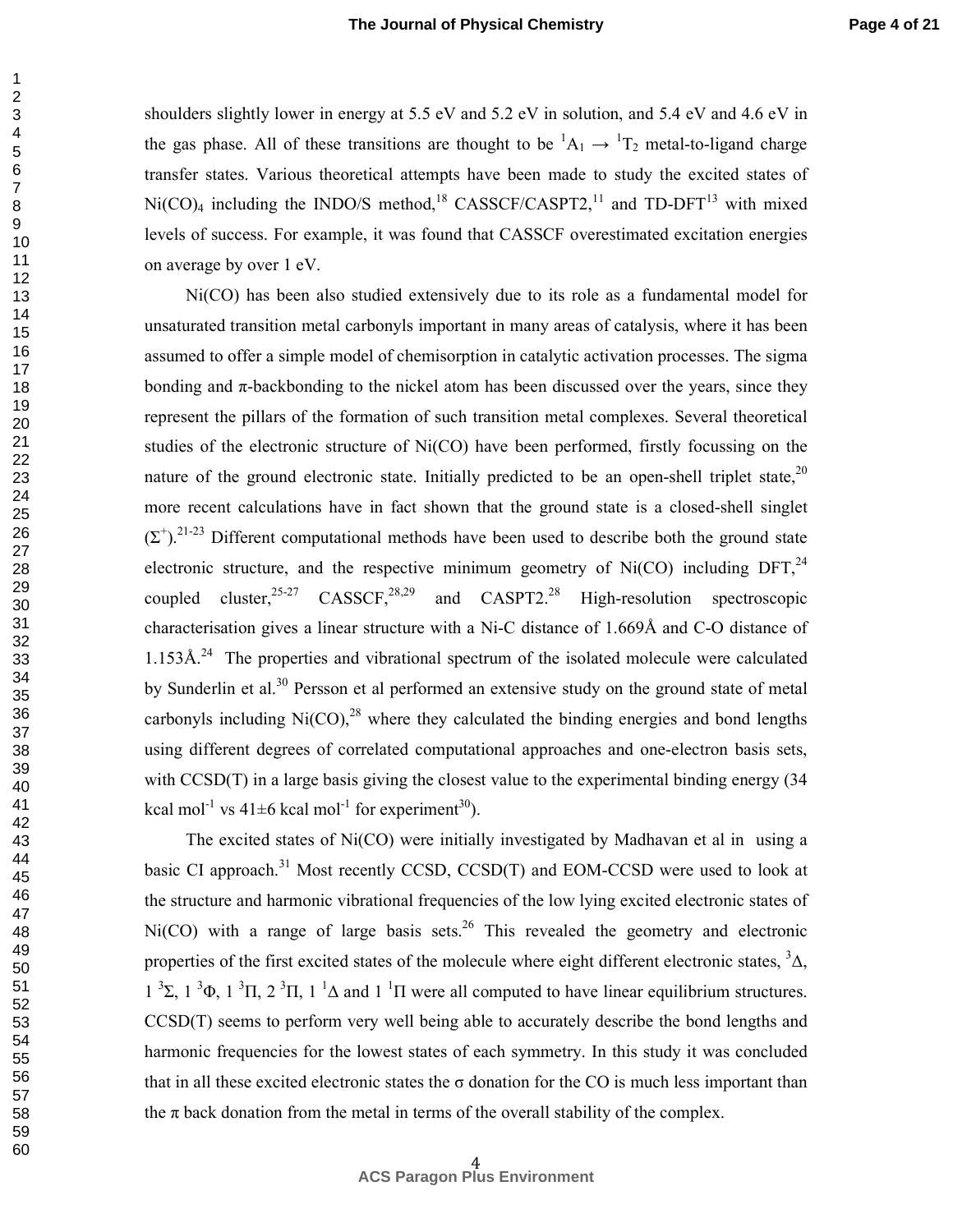#### **The Journal of Physical Chemistry**

Given the on-going importance of such basic metal carbonyls it is a suitable moment to perform a systematic study of both  $Ni(CO)$  and  $Ni(CO)_4$  in terms of the ground state electronic structure, but more importantly in terms of benchmarking various excited state methods for such paradigm complexes. Below we apply the LR-CC hierarchy, timedependent density functional theory, CASSCF, multi-reference perturbation theory (NEVPT2), and Monte Carlo configuration interaction to these problems.

### **Computational details**

All (TD)-DFT, (EOM)-CCSD CASSCF calculations were performed with Gaussian 09,<sup>32</sup> while Dalton2015 was used for all LR-CC and NEVPT2 calculations.<sup>33,34</sup> Ni(CO)<sub>4</sub> and Ni(CO) were initially optimised in their  ${}^{1}A_1$  and  ${}^{1}\Sigma^+$  electronic ground states, in T<sub>d</sub> and C<sub>∞v</sub> point groups with B3LYP in conjunction with the  $cc$ -pVTZ basis set.<sup>35,36</sup> In DFT geometry optimisation all default integration grids and step-sizes were employed.

For the LR-CC calculations on  $Ni(CO)_4$  the cc-pVDZ basis was used, while for Ni(CO) a cc-pVTZ basis was used on all atoms. For all coupled cluster calculations a frozen core of 7 orbitals was employed (1s for carbon and oxygen, 1s2p for nickel). A larger frozen of 11 orbitals was also considered but the effect of the frozen core size on excitation energies was very small (~0.1 eV). The T<sub>1</sub> diagnostic of Lee et al was computed for Ni(CO) and Ni(CO)<sub>4</sub> at the CCSD level.<sup>37,38</sup>

For CASSCF calculations two different active spaces were constructed. Firstly (10,11) active space was used comprising ten electrons in the 3d orbital shell of nickel distributed among five 3d orbitals plus an additional set of d orbitals representing the 4d 'anti-bonding' equivalents of the 3d orbitals. This process of 'orbital doubling' of the d orbitals was first used by Persson et  $al^{28}$  to introduce further correlation into the active space to better describe dative electron pair bonding through the associated dynamical correlation achieved through the extra node in the internuclear metal-ligand region. This has proved to be important in some of our previous studies using CASSCF to study the photochemistry of transition metal complexes.<sup>1,39</sup> Finally, a 4s orbital for nickel was also included in the active space. This active space is to be expected to qualitatively (and semi-quantitatively) describe the ground and lowlying excited states of Ni(CO)4 and Ni(CO) based on previous CASSCF studies of other first row transition metal carbonyls.<sup>1,6,7,39-42</sup> However, for quantitative excitation energies a balanced treatment of dynamical correlation is required, such as is obtained through appropriate multireference perturbation theories. As discussed above CASPT2 has previously been applied to  $Ni(CO)_4$  with success. We decided to apply the N-electron valence space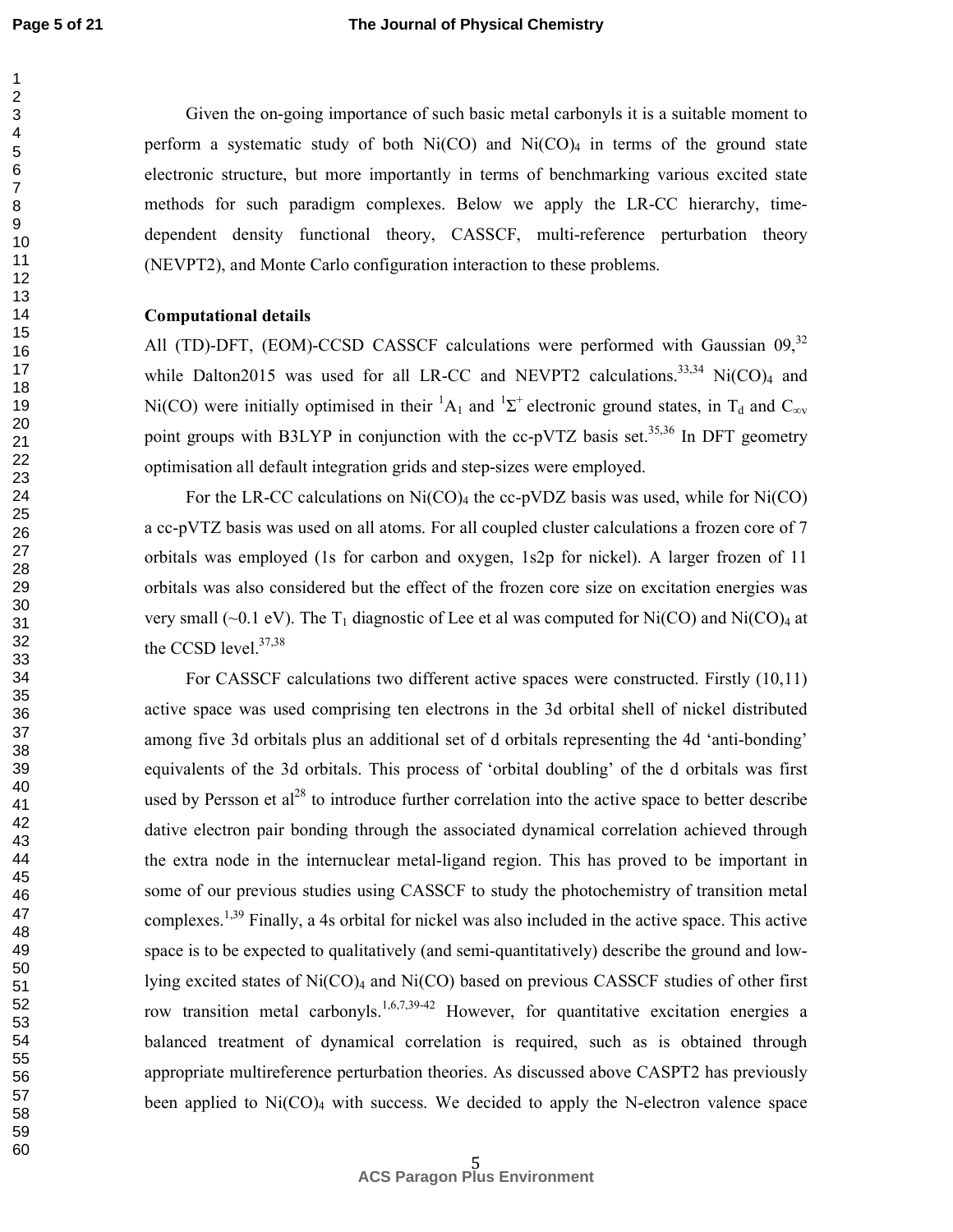perturbation theory at second-order (NEVPT2) to the problem of the excited states of  $Ni(CO)<sub>4</sub>$ <sup>43-46</sup> This variant of multi-reference perturbation theory is very powerful and completely avoids any problems of intruder states in the perturbation series. The reference space for Ni(CO) was constructed (utilsing the  $C_{2v}$  subgroup of  $C_{\infty v}$ ) by having the lowest (1-9)  $a_1$ , (1-3)  $b_1$ , and (1-3)  $b_2$  orbitals doubly occupied in all configurations, with 12 electrons distributed across the next (10-14)  $a_1$ , (4-6)  $b_1$ , (4-6)  $b_2$ , and 1  $a_2$  orbitals. NEVPT2 wavefunctions were then evaluated using symmetry for the lowest singlet and triplet states of each irrep with the cc-pVTZ basis.

Finally, we have applied Monte Carlo configuration interaction (MCCI) to Ni(CO), both to confirm the nature of the ground state, and to examine the excited electronic states. MCCI is a stochastic method that seeks to approximate a full CI wavefunction by discarding or keeping randomly generated configurations to obtain very compact variational CI wavefunctions.<sup>47,48</sup> MCCI is very good at treating static correlation but with an appropriate cut-off can treat both dynamical and static correlation in a balanced manner. MCCI has been successfully applied to a range of areas including dissociative potentials,<sup>49,50</sup> arbitrary excited electronic states,<sup>51,52</sup> electric multipole moments,<sup>53</sup> dynamic response properties,<sup>54</sup> core-hole states,<sup>55</sup> and problem cases in molecular electronic structure theory, such as metal-metal bonding, and quantifying multireference character.<sup>56,57</sup> As such it is very informative to contrast the stochastic MCCI scheme with more traditional methods such as outlined above. Here we have chosen a cut-off  $c_{\text{min}}=3x10^{-4}$  based on previous experience with the MCCI algorithm, and frozen 11 core orbitals from the configuration expansion. We also discuss a recently introduced measure of multireference character (MR) defined as,  $MR = \sum |c_i|^2 - |c_i|^4$ ,

which has limiting values of zero, for a single-configuration wavefunction, and one for the most strongly multireference system.<sup>56,57</sup> In a configuration interaction expansion one finds that the value of MR is around 0.3 for an essentially single-reference system (e.g., ground state hydrogen fluoride at equilibrium), whereas a strongly multireference system (e.g, Cr dimer ground state) has MR around 0.9. MCCI calculations on Ni(CO) used the same geometry as the CC and DFT calcuations, while the cc-pVDZ and cc-pVTZ(D) bases were employed. In the latter the f angular momentum functions are removed from the carbons and oxygens, while g angular momentum functions are removed from the nickel.

*i*

**Results and Discussion** 

**Ground State - Ni(CO)<sup>4</sup>**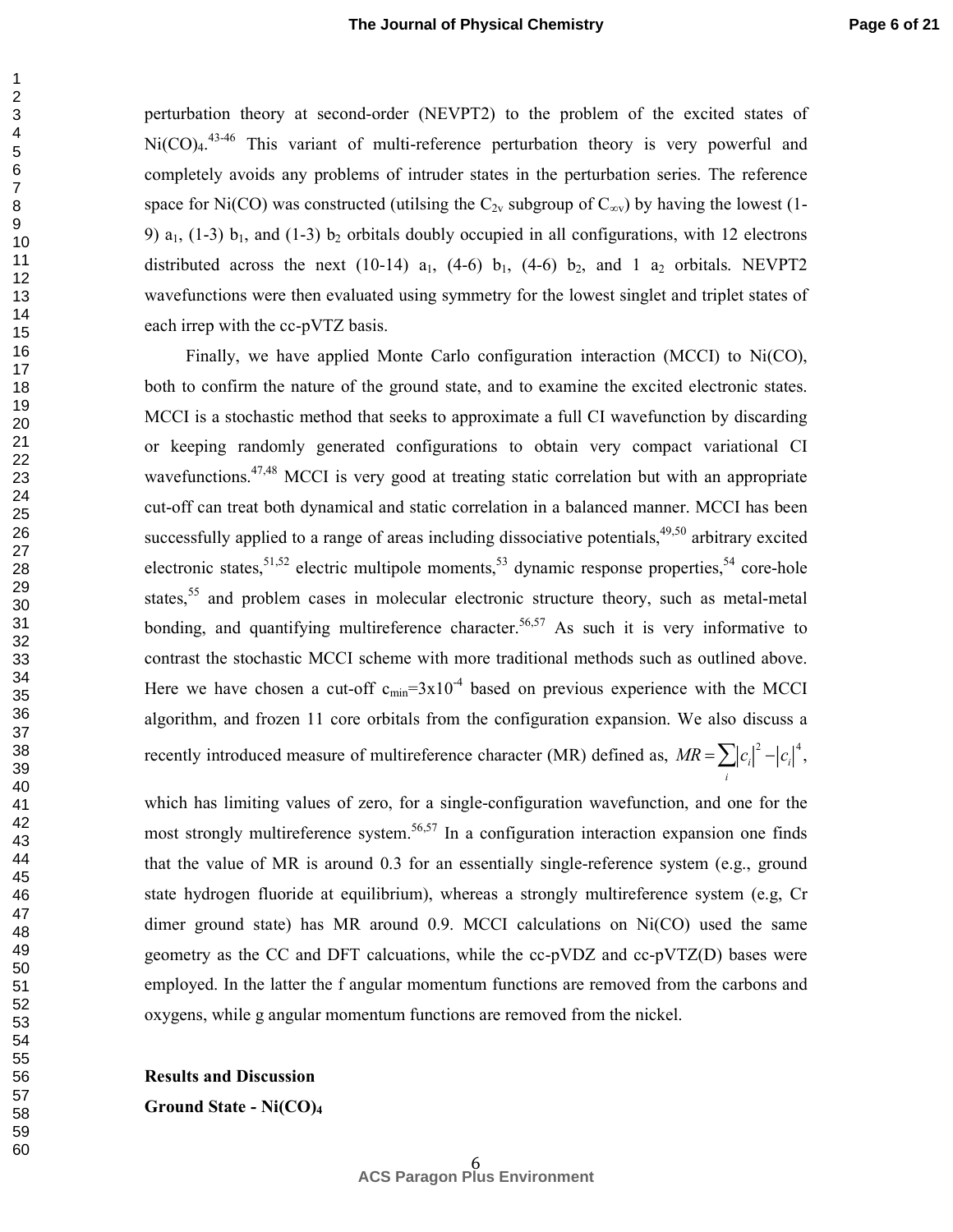The structure of Ni(CO)<sub>4</sub> is known to be tetrahedral ( $T_d$  point group) with the ground state being the closed-shell  ${}^{1}A_1$  state.<sup>11,13,58</sup> Table 1 below presents our results for the structure of Ni(CO)4, where DFT, CCSD, and CASPT2 all agree well with each other, and with experiment. The electronic structure can be qualitatively understood in terms of the wellknown molecular orbital diagram for tetrahedral π-bonded complexes. This MO picture has been discussed extensively by Bauschlicher et al.<sup>59</sup> Although there is mixing of the metal and ligand orbitals one can still qualitatively think of the electronic structure as Ni  $3d^{10}$ . We note that the CCSD  $T_1$  diagnostic is 0.0316. This is large enough to indicate some multireference character in the Hartree-Fock orbitals,<sup>57</sup> however the system appears qualitatively well described a single-configuration. For example, many single reference approaches describe the ground state geometry very accurately (Table 1).

| Method                     | Ni-C $(\AA)$ | $C-O(A)$ |
|----------------------------|--------------|----------|
| CCSD/cc-pVTZ               | 1.831        | 1.147    |
| B3LYP/cc-pVTZ              | 1.846        | 1.136    |
| MN12L/cc-pVTZ              | 1.819        | 1.131    |
| MN12SX/cc-pVTZ             | 1.823        | 1.131    |
| $CASPT2^{28}$              | 1.830        | 1.160    |
| Experimental <sup>58</sup> | 1.838        | 1 1 4 2  |

**Table 1.** Ni(CO)<sub>4</sub> optimised geometrical parameters in  $T_d$  symmetry.

## **Ground State - Ni(CO)**

The unsaturated Ni(CO) molecule presents a much sterner challenge in terms of the ground electronic state. This was originally thought to be a triplet, but the most recent calculations show it to be a closed-shell singlet  $({}^{1}\Sigma^{+})$ . We further confirm this to be the case with a widerange both single- and multireference correlated approaches below.

A semi-quantitative (HF/cc-pVTZ) molecular orbital diagram is shown in Figure 1. The singlet-triplet gap is shown in Table 2 for a variety of methodologies, obtained as the difference between the optimised singlet and triplet geometries. The ground spin-state and geometry is clearly very sensitive to electron correlation. In particular for DFT ones finds that hybrid functionals tend to either predict an incorrect triplet geometry and/or spin-state ordering. The degree of (exact) Hartree-Fock exchange appears to be the crucial quantity to correctly describing the singlet spin-state, even with modern meta-GGA functionals such as the Minnesota family. Interestingly CAM-B3LYP correctly describes the triplet geometry and state ordering. The optimised linear singlet geometries are shown in Table 3. Electron correlation causes a contraction in N-C bond length, although the C-O distance is very insensitive to this.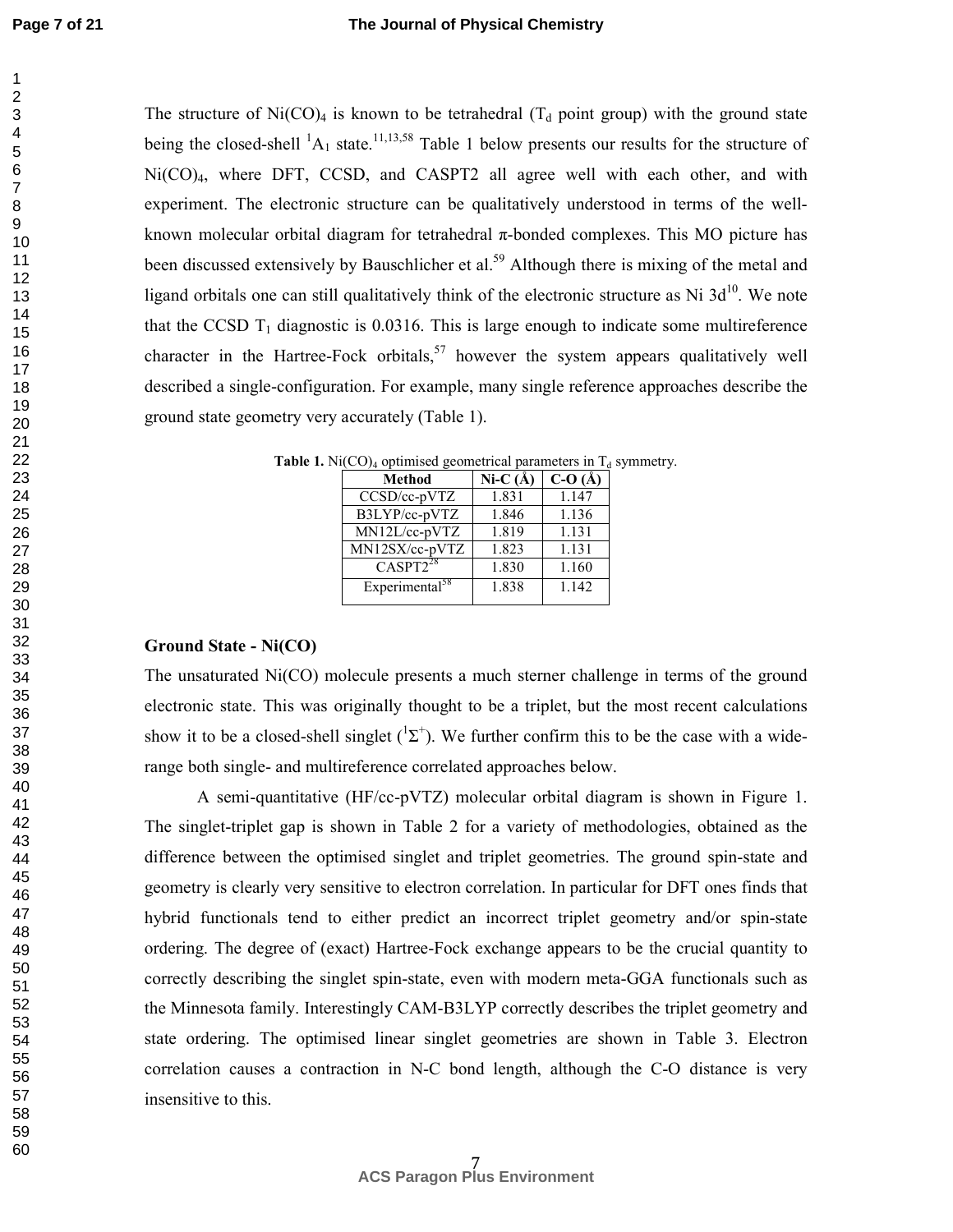

**Figure 1.** Ni(CO) HF/cc-pVTZ MO diagram.

|  | Table 2. Ni(CO) singlet-triplet gaps for various methods. Both spin-states optimised with cc-pVTZ basis. |  |  |  |  |  |
|--|----------------------------------------------------------------------------------------------------------|--|--|--|--|--|
|  | Positive/negative sign indicates singlet/triplet more stable than triplet/singlet.                       |  |  |  |  |  |

| <b>Method</b> | <b>Singlet Geometry</b> | <b>Triplet Geometry</b> | $\Delta E_{S/T}$ / eV |
|---------------|-------------------------|-------------------------|-----------------------|
| HF            | Linear                  | Linear                  | $-2.290$              |
| MP2           | Linear                  | Linear                  | 3.595                 |
| <b>CCSD</b>   | Linear                  | Linear                  | 0.360                 |
| BD.           | Linear                  | Linear                  | 0.437                 |
| B3LYP         | Linear                  | Bent                    | 1.235                 |
| CAM-B3LYP     | Linear                  | Linear                  | 1.790                 |
| $M06-L$       | Linear                  | Linear                  | 1.340                 |
| $M06-2X$      | Linear                  | Bent                    | $-0.300$              |
| MN12-L        | Linear                  | Linear                  | 3.224                 |
| $MN12-SX$     | Linear                  | Bent                    | 1.614                 |
| <b>CASSCF</b> | Linear                  | Linear                  | 0.250                 |

**Table 3.** Ni(CO) optimised lowest singlet state geometries for linear structure using cc-pVTZ basis.

| thod | Å.<br>ヽ | л |
|------|---------|---|
|      |         |   |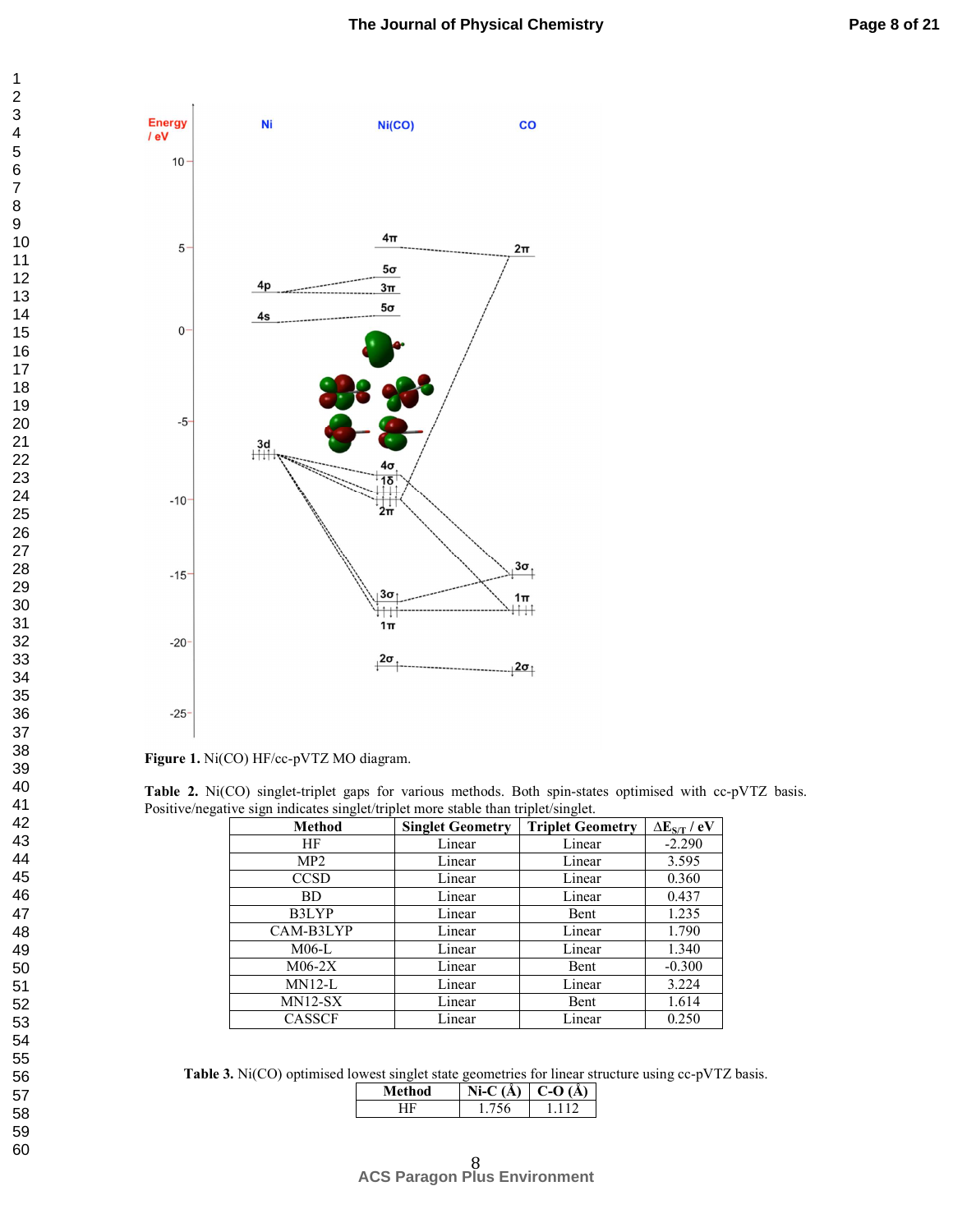| MP2                        | 1.640 | 1.174 |
|----------------------------|-------|-------|
| <b>CCSD</b>                | 1.670 | 1.145 |
| <b>BD</b>                  | 1.667 | 1.139 |
| CCSD(T)                    | 1.687 | 1.166 |
| B3LYP                      | 1.683 | 1.149 |
| CAM-B3LYP                  | 1.679 | 1.142 |
| M06L                       | 1.669 | 1.156 |
| $M06-2X$                   | 1.724 | 1.138 |
| $MN12-I$                   | 1.673 | 1.145 |
| $MN12-SX$                  | 1.680 | 1.144 |
| CASSCF <sup>29</sup>       | 1.683 | 1.161 |
| $CASPT2^{28}$              | 1.680 | 1.170 |
| Experimental <sup>24</sup> | 1.669 | 1.153 |

The CCSD/cc-pVTZ  $T_1$  diagnostic is 0.0459 indicating caution as a (partially) multireference wavefunction. Similar to its saturated counterpart the electronic structure appears at to contain a dominant component with Ni  $3d^{10}$  character. Multiconfigurational approaches confirm this, with, for example,  $CAS(10,11)$  indicating that this dominant configuration accounts for  $\sim86\%$ of the wavefunction. CASSCF further confirms the ground state as a singlet, as does MCCI (*vide infra*) and NEVPT2 (Table 4).

NEVPT2 is one of the most promising and robust of multi-reference perturbation theories, with a number of desirable properties including the absence of intruder states, spinadapted eigenfunctions, and excited states treated at the same level of accuracy as ground states.<sup>43-46</sup> In table 4 we show results for NEVPT2 state energies, with a reference space built as described above, for each irrep of  $C_{2v}$  symmetry, for the lowest singlet and triplet states. The state energies are converted to labels of the full  $C_{\infty}$  point group. In table 4 we quote the results of the partially contracted variant of NEVPT2 relative to the totally symmetric singlet state.

|  |  |  | Table 4. Ni(CO) NEVPT2/cc-pVTZ singlet and triplet state energies. |  |  |
|--|--|--|--------------------------------------------------------------------|--|--|
|--|--|--|--------------------------------------------------------------------|--|--|

| <b>State</b> | Energy / eV |
|--------------|-------------|
| $\nabla^+$   | 0.00        |
|              | 1.14        |
| П            | 2.54        |
|              | 0.80        |
|              | 2.38        |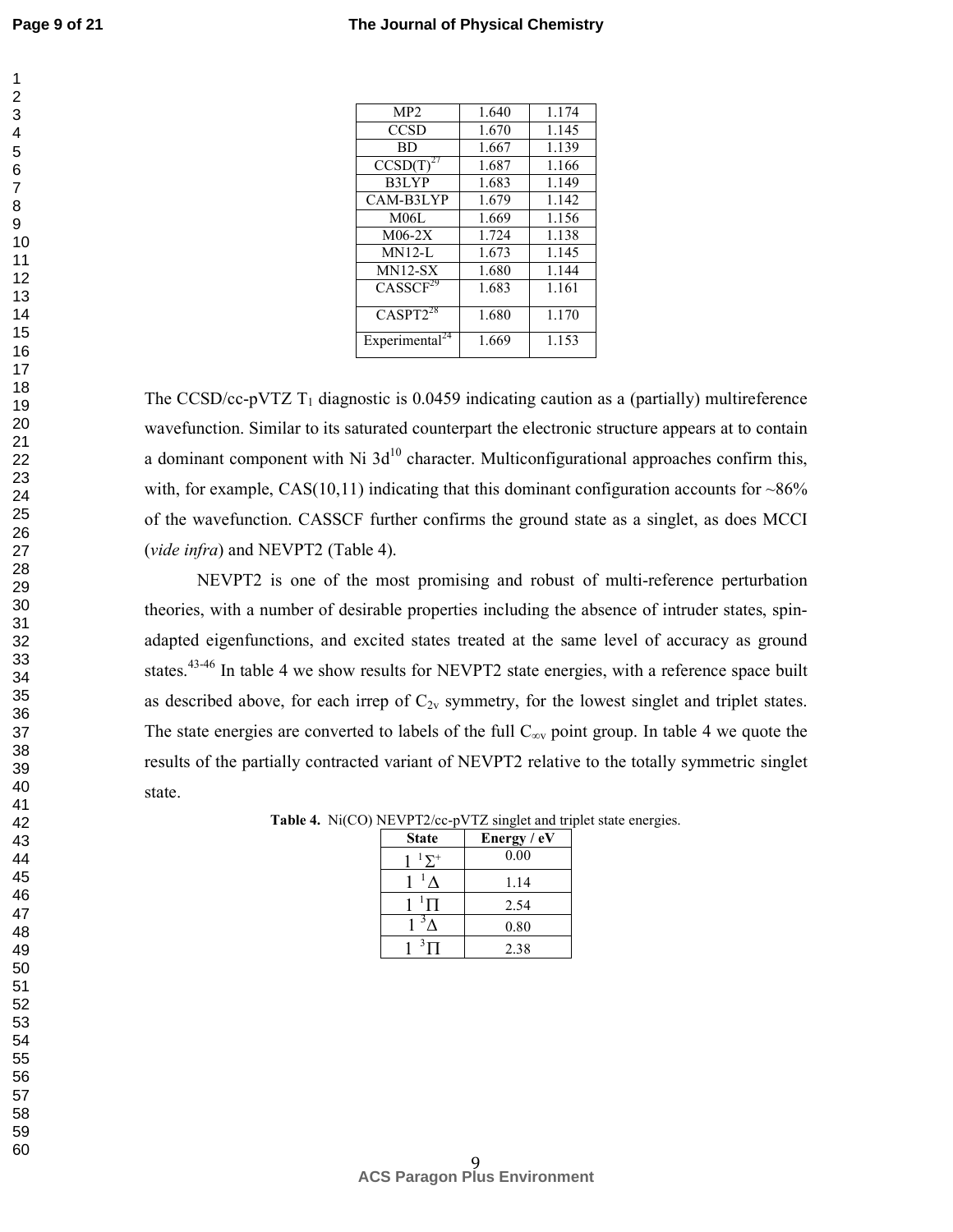#### **Excited States – Ni(CO)<sup>4</sup>**

The vertical excited state energies of  $Ni(CO)_4$  computed with the coupled cluster response hierarchy are presented in Table 5.  $Ni(CO)<sub>4</sub>$  is a challenging case in transition metal spectroscopy, as discussed above, in part due to the density of states, with  $>20$  states lying with  $\sim$ 1.2 eV (accounting for all components of degenerate states). In Table 5 we list the lowest six electronic states up to 5.6 eV (EOM-CCSD), which includes 17 component states. Only  $T<sub>2</sub>$  symmetry states are dipole allowed, all others being dark states. All low-lying states, and in particular the two bright states observed experimentally have MLCT character, i.e., from the filled Ni 3d orbitals to predominately orbitals of  $\pi^*$  character with largest amplitudes on the carbonyls. The first bright state  $(1<sup>1</sup>T<sub>2</sub>)$  principally involves transitions from the highest filled t-symmetry ligand-field d-orbitals to the lowest empty t-symmetry  $\pi^*$  orbitals, while the second bright state  $(2^{1}T_2)$  principally involves transitions from the same highest filled tsymmetry ligand-field d-orbitals to the next lowest empty e-symmetry  $\pi^*$  orbitals.

 Experimentally the gas-phase absorption spectrum shows features at 4.5 eV and 5.2- 5.4 eV that are thought to arise from different electronic transitions.<sup>18,19</sup> Of the correlated wavefunction approaches LR-CCSD gives the closest excitations to these, differing by 0.3-0.5 eV. TD-CAM-B3LYP excitation energies are even closer to the two band maxima, although it must be noted that direct comparison between these experimental features with vertical excitation energies is not ideal as the spectrum is very broad; one would ideally like to include vibronic coupling effects, and use larger one-electron basis sets.

The performance of the lower cost methods is interesting and highlights that caution must be exercised when applying them to transition metal complexes such as this. There is clearly no smooth convergence of excitation energy for any state with quite large oscillatory behaviour across the LR-CC series. The uncorrelated CCS fortuitously gives excitation energies close to the CCSD ones, and indeed closer to experiment, although transition strengths for the two brightest are ordered incorrectly. The lower cost doubles methods fair particularly poorly in comparison to the complete CCSD models. Both the iterative CC2 and non-iterative CIS(D) significantly underestimate the excitation energies, often by several eV. We note that for some of the higher excited states we were unable to get the CC2 exciation energies to converge. The poor performance of these doubles models has been discussed in terms of  $T_1$  amplitudes for metal oxides (*vide supra*) and this also causes problems for this metal complex. The failure is not quite as severe as for the unsaturated Ni(CO) discussed below although differences between CC2 and CCSD excitation energies of over 3 eV means that for this molecule CC2 is giving essentially unphysical results (as are very apparent for the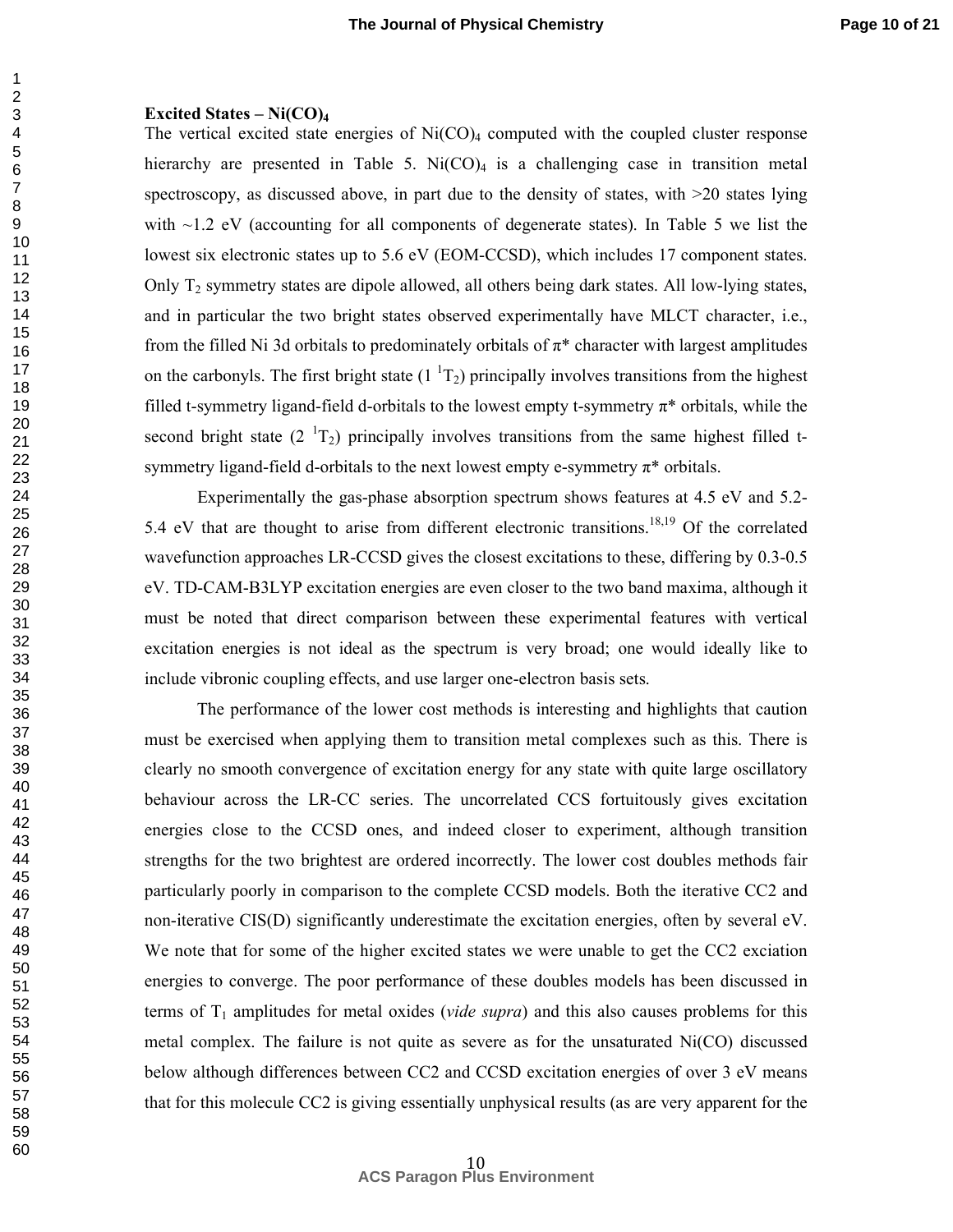#### **The Journal of Physical Chemistry**

metal oxides and Ni(CO) below with negative excitation energies). This aspect is discussed further below as it is even more problematic for Ni(CO).

 The inclusion of connected triples through the non-iterative CCR(3) model also shows large effects but in the opposite direction, i.e., larger excitation energies consistent with an overall oscillatory pattern in the LR-CC series. The magnitudes of the deviations from CCSD are again quite large, although smaller than those of CIS(D), indicating a probable slow oscillatory convergence in the LR-CC series. The perturbative triples changes the ordering of the first bright and adjacent dark states, and generally compresses the excitation range for all states considered.

 In terms of low cost methods the performance of the TD-CAM-B3LYP is very encouraging. Designed specially to handle charge transfer (CT) excitations, those investigated here provide an interesting test of this capability, all having very significant CT character. The only discrepancy with LR-CCSD is between the bright  $2^{1}T_2$  and dark  $3^{1}T_1$  states in which the ordering is inverted.

**Table 5.** Singlet excitation energies of Ni(CO)<sub>4</sub> in CC heierarchy using cc-pVDZ basis. Oscillator strengths for bright states are given in parenthesis..

| <b>State</b>                    | Character   | <b>CCS</b> | CIS(D) | CC <sub>2</sub> | <b>LR-CCSD</b> | <b>EOM-CCSD</b> | CCR(3) | <b>CAM-B3LYP</b> |
|---------------------------------|-------------|------------|--------|-----------------|----------------|-----------------|--------|------------------|
| $1^{1}T_1$                      | <b>MLCT</b> | 4.628      | 3.282  | 2.047           | 4.715          | 4.715           | 6.011  | 4.472            |
|                                 |             | (0.0000)   |        |                 | (0.0000)       | (0.0000)        |        | (0.0000)         |
| $1$ <sup><math>1</math></sup> E | <b>MLCT</b> | 4.831      | 3.218  | 1.932           | 4.752          | 4.752           | 6.031  | 4.665            |
|                                 |             | (0.0000)   |        |                 | (0.0000)       | (0.0000)        |        | (0.0000)         |
| $1^{1}T_{2}$                    | <b>MLCT</b> | 5.138      | 3.284  | 1.361           | 5.051          | 5.051           | 6.306  | 4.976            |
|                                 |             | (0.1035)   |        | (0.490)         | (0.0550)       | (0.0542)        |        | (0.036)          |
| $2^{1}T_1$                      | <b>MLCT</b> | 5.548      | 2.847  |                 | 5.132          | 5.132           | 6.298  | 4.896            |
|                                 |             | (0.0000)   |        |                 | (0.0000)       | (0.0000)        |        | (0.0000)         |
| $3^{1}T_1$                      | <b>MLCT</b> | 5.822      | 2.944  |                 | 5.374          | 5.374           | 6.640  | 5.427            |
|                                 |             | (0.0000)   |        |                 | (0.0000)       | (0.0000)        |        | (0.000)          |
| $2^{1}T_{2}$                    | <b>MLCT</b> | 6.121      | 2.841  | 1.979           | 5.564          | 5.564           | 6.611  | 5.266            |
|                                 |             | (0.0819)   |        | (0.015)         | (0.0780)       | (0.0805)        |        | (0.0656)         |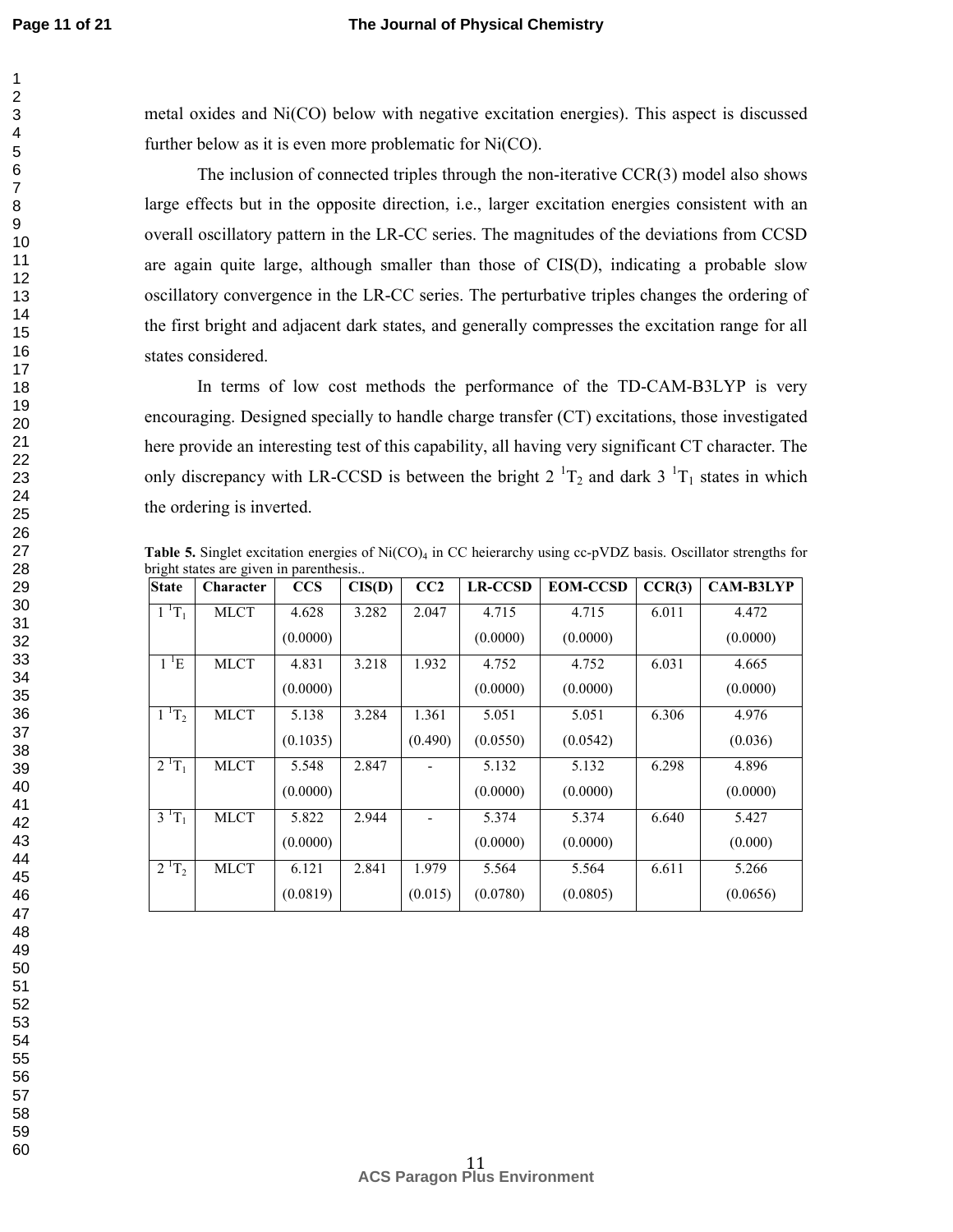#### **Excited States – Ni(CO)**

Our vertical excited state energies for Ni(CO) are presented in Table 6a and b for cc-pVDZ and cc-pVTZ bases respectively. Considering first LR-CCSD, the first excited electronic state is the dark  $1^{-1}\Delta$  state corresponding to transitions from off-axis  $\delta$ -symmetry pure Ni dorbitals to a  $d_{\sigma}$  Ni-carbonyl anti-bonding orbital. In going from cc-pVDZ to cc-pVTZ the excitation energy increases by around 0.2 eV. The next state is the first bright state  $(1<sup>1</sup>\Pi)$ , which has a very small oscillator strength. This state involves transitions from Ni-carbonyl  $\pi^*$ orbitals (analogues of those involved in the MLCT states of  $Ni(CO)_4$  above) to the same  $d_{\sigma}$ Ni-carbonyl anti-bonding orbital. There is also an increase in this excitation energy from 1.319 eV to 1.447 eV upon increasing the basis. The next excited state  $(2^{-1}\Sigma^{+})$  carries the largest oscillator strength of the low-lying excited states considered, and shows only a small difference between the smaller and larger bases. This state can be qualitatively understood as a transition from the  $d_{\sigma}$  Ni-carbonyl bonding orbital to its anti-bonding counterpart (see figure 1).

 Considering now the variation of the excited states along the LR-CC series we again see that the uncorrelated CCS is fortuitously close to CCSD, but overestimates by 0.1-0.7 eV. The transition strengths for the bright states are of the same orders of magnitude between CCS and CCSD, unlike  $Ni(CO)<sub>4</sub>$  above. The CCS excitation energies show less variation with basis than CCSD. The low cost doubles models fail spectacularly for Ni(CO) giving a negative excitation for the lowest  $1^{-1}\Delta$  state, and CC2 also giving negative excitation energies for both other states while CIS(D) gives spuriously small excitation energies for those. CCR(3) shows an overestimation of excitation energies as in  $Ni(CO)_4$ , although much less severe (maximum 0.6 eV). The CCR(3) excitation energies show less sensitivity to basis than CCSD. In both bases considered however the order of the  $1<sup>-1</sup>\Pi$  and  $2<sup>-1</sup>\Sigma^+$  states is inverted, although for both the states are within <0.2 eV of each other.

Again, similar to the saturated  $Ni(CO)_4$ , TD-CAM-B3LYP performs very well here. Fro  $Ni(CO)_4$  the ability of the functional to correctly describe the correct ground state is crucial. For TD-CAM-B3LYP there is no sensitivity to basis set observed. The oscillator strengths are the correct relative orders of magnitude although for the  $2^{-1}\Sigma^{+}$  state it is consistently too large compared to LR-CCSD.

To further understand the electronic structure, and to possibly give insight as to why methods such as CC2 have such problems for these systems, CASSCF calculations were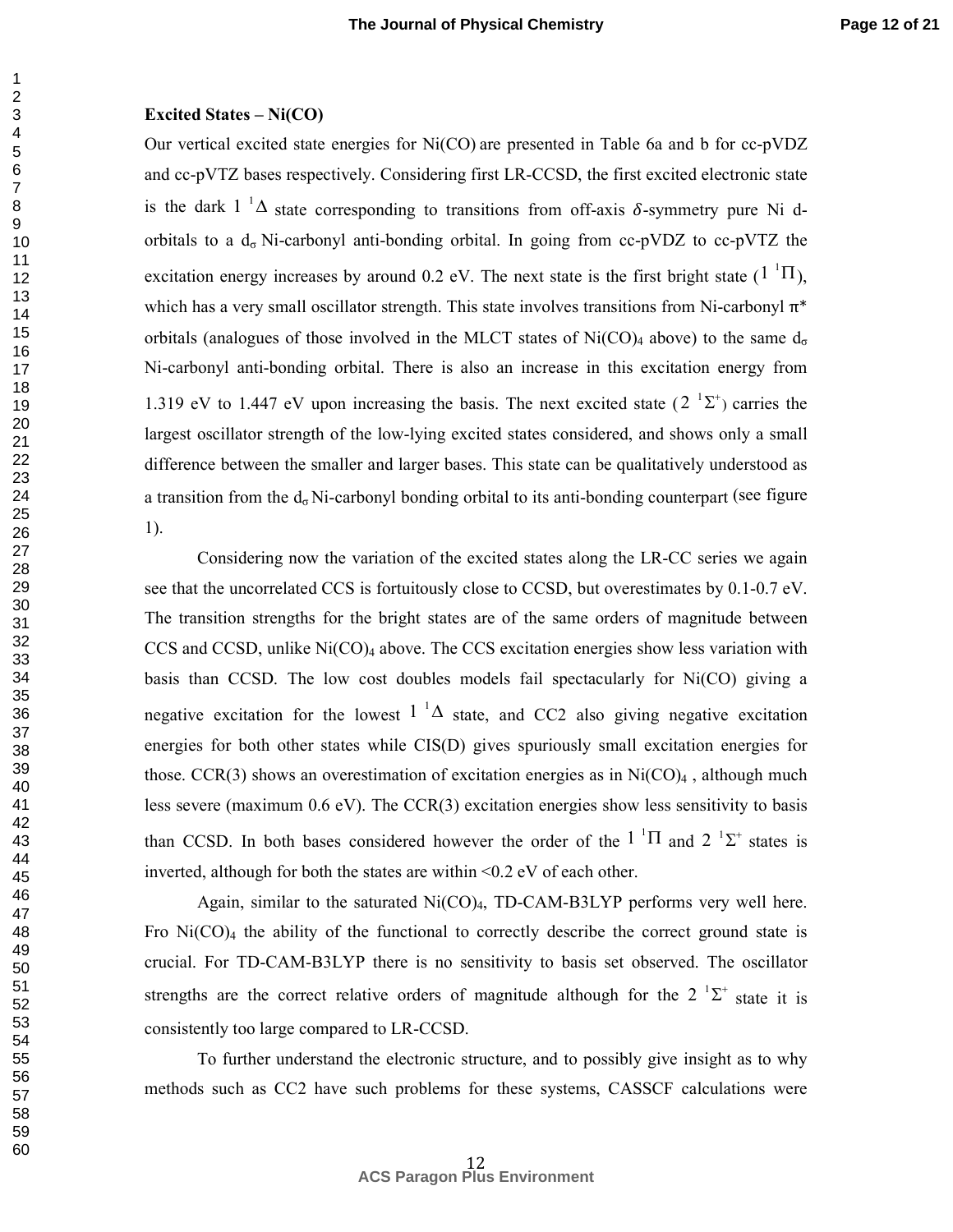#### **The Journal of Physical Chemistry**

performed to assess the nature of the electronic ground states of these systems. Using the (10,11) active space described above multiconfigurational calculations were performed on the ground state of both  $Ni(CO)<sub>4</sub>$  and  $Ni(CO)$  complexes and the contribution to the ground state by individual configurations analysed. It was found that electronic ground state in both cases was dominated by the configuration relating to a Ni  $3d^{10}4s^0$ . However, the degree to which this configuration accounted for the total ground state was never more than 90%. For both Ni(CO) and Ni(CO)<sub>4</sub> it was found that the  $3d^{10}4s^0$  electronic configuration accounts for around  $~86\%$  of the ground state with the next largest contribution ( $~10\%$ ) coming from the  $3d<sup>8</sup>4s<sup>2</sup>$  configuration. Thus, there is a small but significant amount of multireference character that has consequences for the lower cost CC response methods.

While single reference methods describe the dominant ground state electronic configuration and geometric structure, the presence of the other configuration(s) means that the Hartree-Fock orbitals give rise to a partially multireference correlated wavefunction. The large  $T_1$  amplitudes indicate a significant amount of orbital relaxation. Using a better set of underlying orbitals would give rise to a less multireference wavefunction. In the presence of an external field the orbital relaxation here is very large and the  $T_1$  similarity transformed operators in CCn theory start cause problems. This effect is not generally seen in organic excitations and indeed CC2 has become the "go-to" method for charge-transfer excitations, while CC3 is the often the "gold-standard" in excited state benchmarking for small molecules. This type of feature has however recently started to be seen in transition metal containing systems in many complex cases including for example the permanganate ion  $MnO<sub>4</sub>$ , and TiO<sub>2</sub> clusters.

It is informative to compare the LR-CCSD results with those from NEVPT2 (table 4). Both methods agree well for the first dark  $1^{-1}\Delta$  state but less well for the next, bright,  $1^{-1}\Pi$ state: 1.447 eV vs 2.540 eV. In fact the NEVPT2 excitation energy for this state is much closer to CCSDR(3) at 2.26 eV. MCCI (below) also shows this state around  $\sim$ 2.5 eV. Further higher order CC calculations such as EOM-CCSDT would be interesting to see if this state is one for which the very robust LR-(and EOM)-CCSD methods fair less well.

We finally investigate the electronic structure of the electronic states of Ni(CO) using  $MCCI^{47-49,52}$  to calculate excited state energies, and a quantify their multireference character.<sup>56,57</sup> The cut-off (c<sub>min</sub>) for inclusion of configurations essentially determines the accuracy of a MCCI calculation and, in principle, MCCI can capture both static and dynamic correlation. We use  $c_{\text{min}} = 3x10^{-4}$  and the both the cc-pVDZ and cc-pVTZ(D) bases, where the latter takes the standard cc-pVTZ basis but neglects f-functions on C and O, and g functions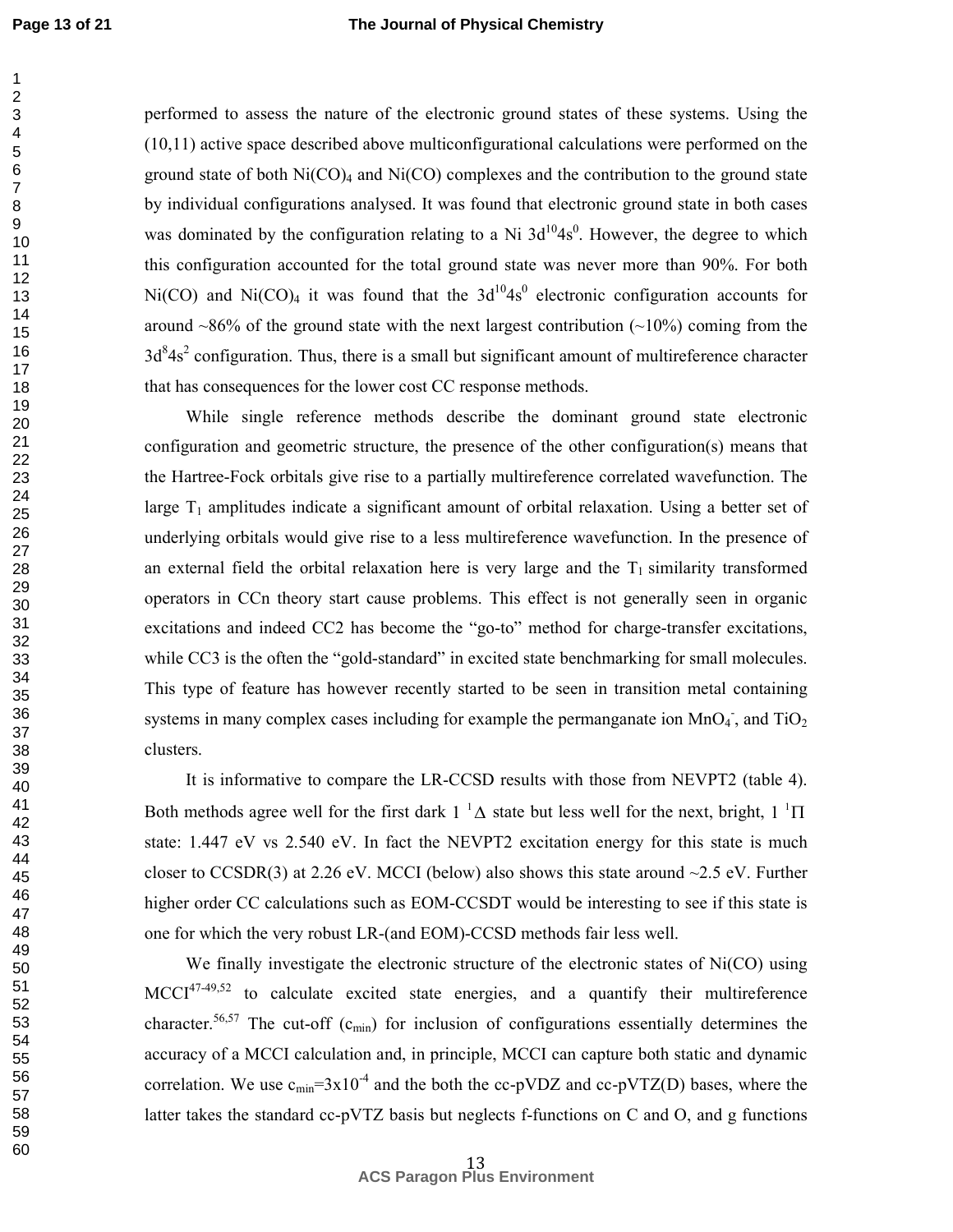on Ni, in conjunction 11 frozen orbitals. The full CI spaces for are of the order  $10^{21}$  and  $20^{23}$ Slater determinants for each basis respectively. The number of spin-adapted configuration state functions (CSFs) in the converged MCCI wavefunctions that approximate those full CI wavefunctions for each separate state are also given in Table 7. We note that MCCI further confirms that ground electronic state is a singlet, the lowest triplet being  $\sim$ 1.4 eV above (in both bases). We see that increasing in basis has only a very modest effect on excitation energies (~0.1 eV), and a moderate increase in the size of the CI vectors. The MCCI excited state energies are always larger than those of LR-CCSD. This ties in with the CCR(3) excitation energies also being larger and the oscillatory convergence across the LR-CC series. The ordering of MCCI excited states agrees with both LR-CCSD and NEVPT2. The measure of multireference character (MR) shows that all singlet states (including the ground state) are of significant multireference character when expanded in Hartree-Fock orbitals. This is particularly true for the two bright states.

Table 6a. Lowest singlet electronic excited states (eV) of Ni(CO) with cc-pVDZ basis, oscillator strengths in parenthesis.

| <b>State</b>       | Character         | <b>CCS</b>        | CIS(D)   | CC2                       | LR-               | EOM-              | CCR(3) | $CAM-$            |
|--------------------|-------------------|-------------------|----------|---------------------------|-------------------|-------------------|--------|-------------------|
|                    |                   |                   |          |                           | <b>CCSD</b>       | <b>CCSD</b>       |        | <b>B3LYP</b>      |
| $1^{-1}\Delta$     | $d\sigma^*$       | 1.572<br>(0.0000) | $-1.352$ | $-3.121$<br>(0.0000)      | 0.765<br>(0.0000) | 0.765<br>(0.0000) | 1.367  | 0.991<br>(0.0000) |
| $1~^1\Pi$          | $d\sigma^*$       | 1.610<br>(0.0003) | 0.143    | $-5.603$<br>(-<br>0.2202) | 1.319<br>(0.0004) | 1.319<br>(0.0001) | 2.260  | 1.594<br>(0.0003) |
| $2^{1} \Sigma^{+}$ | $\sigma \sigma^*$ | 1.169<br>(0.0121) | 0.308    | $-2.504$<br>(0.0000)      | 1.495<br>(0.0316) | 1.495<br>(0.0368) | 2.135  | 1.564<br>(0.0149) |

**Table 6b.** Lowest singlet electronic excited states (eV) of Ni(CO) with cc-pVTZ basis, oscillator strengths in parenthesis.

| pw. externed.c.<br><b>State</b>     | <b>Character</b> | <b>CCS</b> | CIS(D)   | CC2        | <b>LR-CCSD</b> | <b>EOM-CCSD</b> | CCR(3) | <b>CAM-B3LYP</b> |
|-------------------------------------|------------------|------------|----------|------------|----------------|-----------------|--------|------------------|
|                                     |                  |            |          |            |                |                 |        |                  |
|                                     |                  | 1.667      |          | $-2.681$   | 0.917          | 0.917           |        | 1.087            |
| $1^{-1}\Delta$                      | $d\sigma^*$      | (0.0000)   | $-1.352$ | (0.0000)   | (0.0000)       | (0.0000)        | 1.508  | (0.0000)         |
|                                     |                  |            |          |            |                |                 |        | 1.668            |
| $1$ <sup><math>1</math></sup> $\Pi$ | $d\sigma^*$      | 1.646      | 0.143    | $-5.194$   | 1.447          | 1.447           | 2.378  | (0.0003)         |
|                                     |                  | (0.0002)   |          | $(-0.610)$ | (0.0001)       | (0.0001)        |        |                  |
|                                     |                  |            |          |            |                |                 |        |                  |
|                                     |                  | 1.217      |          | $-2.336$   | 1.507          | 1.507           |        | 1.596            |
| $2^{1} \Sigma^{+}$                  | $σσ*$            | (0.0119)   | 0.308    | (0.2228)   | (0.0322)       | (0.0322)        | 2.153  | (0.0149)         |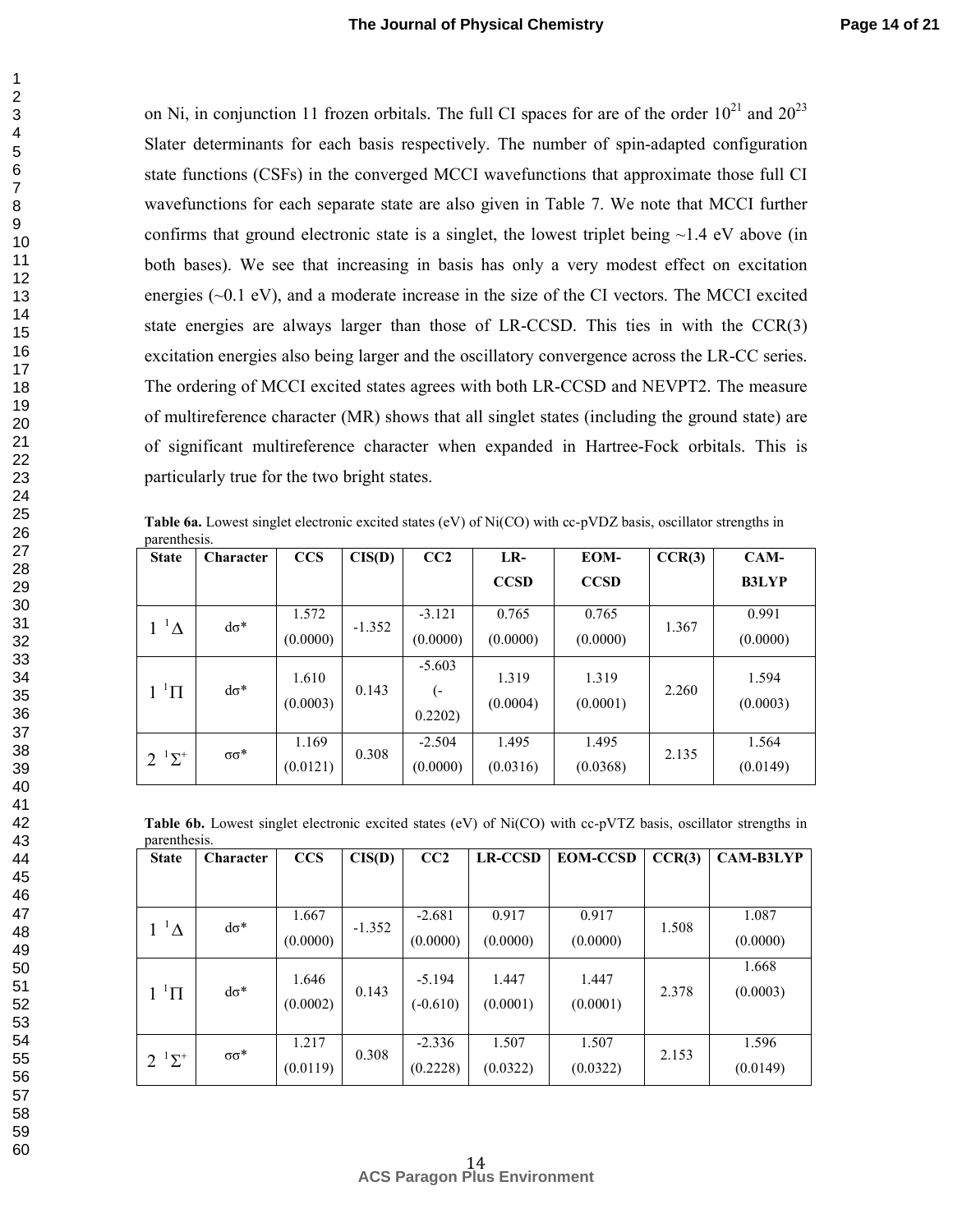| <b>Table 7a.</b> Ni(CO) MCCI $(c_{min} = 3x10^{-4})/cc$ -pVDZ state energies relative to lowest totally symmetric singlet state, |
|----------------------------------------------------------------------------------------------------------------------------------|
| multireference MCCI diagnostic MR, and number of CSFs in converged CI solution.                                                  |

| <b>State</b>       | Energy/ | <b>MR</b> | <b>CSFs</b> |
|--------------------|---------|-----------|-------------|
|                    | eV      |           |             |
| $1^{-1}\Sigma^{+}$ | 0.00    | 0.65      | 26320       |
| $1^{-1}$ $\Lambda$ | 1.65    | 0.60      | 55309       |
| $1~^1\Pi$          | 2.44    | 0.73      | 46962       |
| $2^{1} \Sigma^{+}$ | 2.54    | 0.68      | 56593       |
| $1^3\Delta$        | 1.41    | 0.43      | 45345       |
| $1~^3\Pi$          | 2.10    | 0.54      | 50303       |

**Table 7b.** Ni(CO) MCCI  $(c_{\text{min}}=3x10^{-4})/cc-pVTZ(D)$  state energies relative to lowest totally symmetric singlet state, multireference MCCI diagnostic MR, and number of CSFs in converged CI solution.

| <b>State</b>       | Energy/ | <b>MR</b> | <b>CSFs</b> |
|--------------------|---------|-----------|-------------|
|                    | eV      |           |             |
| $1^{-1}\Sigma^{+}$ | 0.00    | 0.65      | 32489       |
| $1^{-1}\Delta$     | 1.65    | 0.58      | 66207       |
| $11\Pi$            | 2.56    | 0.71      | 55764       |
| $2^{1} \Sigma^{+}$ | 2.69    | 0.67      | 67533       |
| $1^3\Lambda$       | 1.45    | 0.43      | 60145       |
| $1^3\Pi$           | 2.56    | 0.71      | 55764       |

## **Conclusions**

We have applied a wide range of correlated excited electronic state methods to the saturated and unsaturated binary metal carbonyls  $Ni(CO)_4$  and  $Ni(CO)$ , including linear response and equation of motion coupled cluster theory, Monte Carlo configuration interaction (MCCI), complete-active space self-consistent field theory, multi-reference perturbation theories, and time-dependent density functional theory. For Ni(CO) we find that a correlated treatment is necessary to predict a closed-shell singlet ground state. For both we find that although they are qualitatively described by a simple single configuration  $(3d^{10})$  wavefunction there are some multi-reference effects associated with the  $3d<sup>8</sup>4s<sup>2</sup>$  metal configuration that have very strong indirect effects on the performance of correlated excited state methodologies. CCn models fail due to the large  $T_1$  amplitudes, although the full CC response (or equivalent EOM) approaches are very accurate in describing the excited states of these systems. MCCI further quantifies the significant multireference character of the ground and excited electronic singlet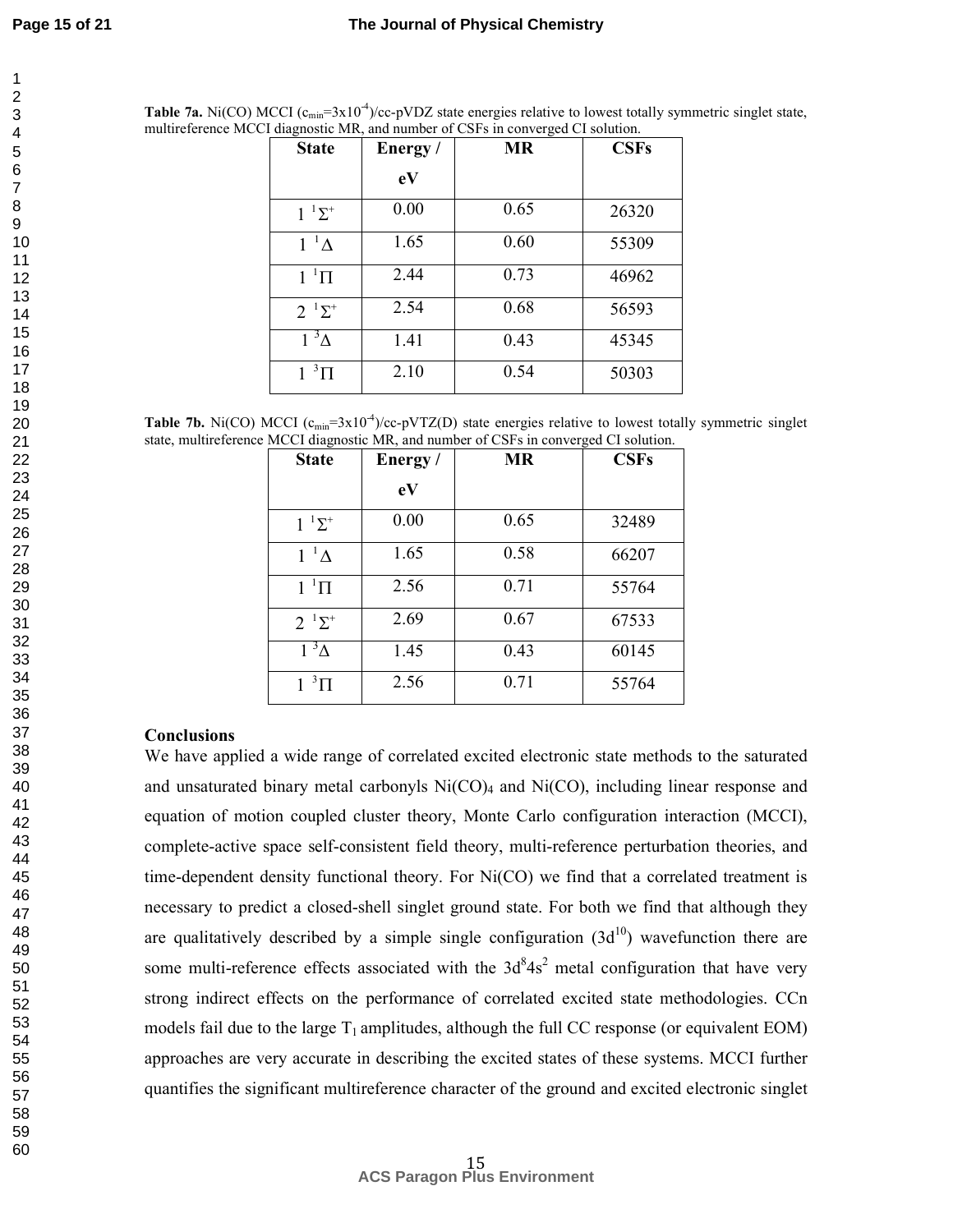states using a recently introduced metric. TD-CAM-B3LYP has an exceptional cost/performance for these very challenging electronic states. These metal carbonyls are simple yet display richness in their electronic structure that makes them excellent test cases for excited state quantum chemical methodologies.

## **Acknowledgements**

We thank the EPSRC (Grant number EP/F01709X), and the European Research Council (ERC) under the European Union's Seventh Framework Program (FP7/2007-2013)/ERC Grant number 258990, for funding.

#### **References**

1. McKinlay, R. G.; Paterson, M. J., The Jahn-Teller Effect in Binary Transition Metal Carbonyl Complexes. In *The Jahn-Teller Effect: Fundamentals and Implications for Physics and Chemistry*, Koppel, H.; Yarkony, D. R.; Barentzen, H., Eds. Springer-Verlag: Heidelberg, 2009; Vol. 97, pp 311-344.

2. Trushin, S. A.; Fuss, W.; Kompa, K. L.; Schmid, W. E., Femtosecond Dynamics Of Fe(CO)5 Photodissociation At 267 nm Studied By Transient Ionization. *J. Phys. Chem. A*  **2000**, *104*, 1997-2006.

3. Trushin, S. A.; Fuss, W.; Schmid, W. E., Conical Intersections, Pseudorotation And Coherent Oscillations In Ultrafast Photodissociation Of Group-6 Metal Hexacarbonyls. *Chem. Phys.* **2000**, *259*, 313-330.

4. Trushin, S. A.; Kosma, K.; Fuss, W.; Schmid, W. E., Wavelength-Independent Ultrafast Dynamics And Coherent Oscillation Of A Metal-Carbon Stretch Vibration In Photodissociation Of  $Cr(CO)_{6}$  In The Region Of 270-345 mm. *Chem. Phys.* **2008**, 347, 309-323.

5. Fuss, W.; Schmid, W. E.; Trushin, S. A., Ultrafast photodissociation dynamics of Ni(CO)4. *J. Phys. Chem. A* **2001**, *105*, 333-339.

6. Paterson, M. J.; Hunt, P. A.; Robb, M. A.; Takahashi, O., Non-Adiabatic Direct Dynamics Study Of Chromium Hexacarbonyl Photodissociation. *J. Phys. Chem. A* **2002**, *106*, 10494-10504.

7. Worth, G. A.; Welch, G.; Paterson, M. J., Wavepacket Dynamics Study Of Cr(CO)5 After Formation By Photodissociation: Relaxation Through An (E  $\oplus$  A) Circle  $\otimes$  E Jahn-Teller Conical Intersection. *Mol. Phys.* **2006**, *104*, 1095-1105.

8. Almeida, N. M. S.; McKinlay, R. G.; Paterson, M. J., Excited Electronic States Of MnO<sup>4</sup> <sup>−</sup>: Challenges For Wavefunction And Density Functional Response Theories. *Chem. Phys.* **2015**, *446*, 86-91.

9. Almeida, N. S.; McKinlay, R.; Paterson, M., Computation of Excited States of Transition Metal Complexes. In *Structure and Bonding*, Springer Berlin Heidelberg: 2014; pp 1-32.

10. Daniel, C., Electronic Spectroscopy And Photoreactivity In Transition Metal Complexes. *Coord. Chem. Rev.* **2003**, *238*, 143-166.

11. Pierloot, K.; Tsokos, E.; Vanquickenborne, L. G., Optical Spectra Of Ni(CO)4 And Cr(CO)6 Revisited. *J. Phys. Chem.* **1996**, *100*, 16545-16550.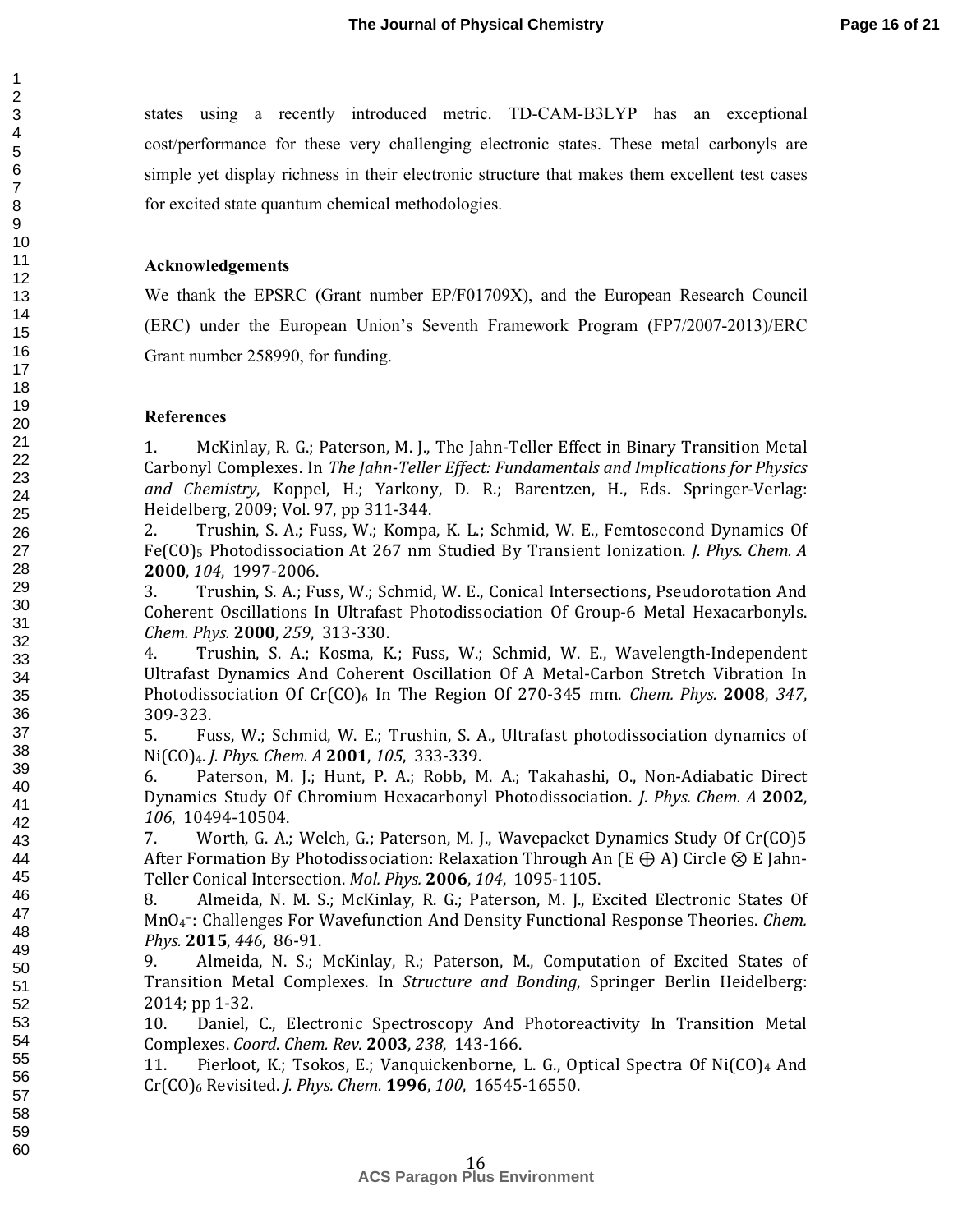12. Villaume, S.; Strich, A.; Daniel, C.; Perera, S. A.; Bartlett, R. J., A Coupled Cluster Study Of The Electronic Spectroscopy And Photochemistry Of Cr(CO)6. *Phys. Chem. Chem. Phys.* **2007**, *9*, 6115-6122.

13. van Gisbergen, S. J. A.; Groeneveld, J. A.; Rosa, A.; Snijders, J. G.; Baerends, E. J., Excitation Energies For Transition Metal Compounds From Time-Dependent Density Functional Theory. Applications To MnO<sub>4</sub>, Ni(CO)<sub>4</sub>, And Mn<sub>2</sub>(CO)<sub>10</sub>. *J. Phys. Chem. A* **1999**, *103*, 6835-6844.

14. Christiansen, O.; Koch, H.; Jørgensen, P., The 2nd-Order Approximate Coupled-Cluster Singles And Doubles Model CC2. *Chem. Phys. Lett.* **1995**, *243*, 409-418.

15. Christiansen, O.; Koch, H.; Jørgensen, P., Response Functions In The CC3 Iterative Triple Excitation Model. *J. Chem. Phys.* **1995**, *103*, 7429-7441.

16. Koch, H.; Kobayashi, R.; Sanchez de Meras, A.; Jørgensen, P., Calculation of Size-Intensive Transition Moments from The Coupled Cluster Singles And Doubles (CCSD) Linear Response Function. *J. Chem. Phys.* **1994**, *100*, 4393-4400.

17. Caricato, M.; Trucks, G. W.; Frisch, M. J., On The Difference Between The Transition Properties Calculated With Linear Response- And Equation Of Motion-Ccsd Approaches. *J. Chem. Phys.* **2009**, *131*, 174104.

18. Kotzian, M.; Rosch, N.; Schroder, H.; Zerner, M. C., Optical-Spectra Of Transition-Metal Carbonyls - Cr(CO)6, Fe(CO)5, and Ni(CO)4. *J. Am. Chem. Soc.* **1989**, *111*, 7687-7696. 19. Schreiner, A. F.; Brown, T. L., A Semiempirical Molecular Orbital Model For Cr(CO)6, Fe(CO)5, And Ni(CO)4. *J. Am. Chem. Soc.* **1968**, *90*, 3366-3374.

20. Walch, S. P.; Goddard, W. A., Generalized Valence Bond Description Of Low-Lying States Of Nico. *J. Am. Chem. Soc.* **1976**, *98*, 7908-7917.

21. Rives, A. B.; Fenske, R. F., The Electronic Structure Of NiCO: A New Prediction For The Ground State. *J. Chem. Phys.* **1981**, *75*, 1293-1302.

22. Blomberg, M. R. A.; Brandemark, U. B.; Siegbahn, P. E. M.; Mathisen, K. B.; Karlstroem, G., Interaction Between Nickel And The Ligand Groups Carbonyl, Water, And Phosphine. *J. Phys. Chem.* **1985**, *89*, 2171-2180.

23. Daoudi, A.; Touimi Benjelloun, A.; Flament, J. P.; Berthier, G., Potential Energy Curves and Electronic Structure of Copper Nitrides CuN and CuN<sup>+</sup>Versus CuO and CuO<sup>+</sup>. *J. Mol. Spec.* **1999**, *194*, 8-16.

24. Yamazaki, E.; Okabayashi, T.; Tanimoto, M., Detection Of Free Nickel Monocarbonyl, NiCO: Rotational Spectrum And Structure. *J. Am. Chem. Soc.* **2004**, *126*, 1028-9.

25. Blomberg, M. R. A.; Siegbahn, P. E. M.; Lee, T. J.; Rendell, A. P.; Rice, J. E., Binding Energies And Bond Distances Of Ni(CO)<sub>x</sub>, x=1-4: An Application Of Coupled - Cluster Theory. *J. Chem. Phys.* **1991**, *95*, 5898-5905.

26. Horný, L.; Paul, A.; Yamaguchi, Y.; Schaefer III, H. F., The Low-Lying Electronic Excited States Of NiCO. *J. Chem. Phys.* **2004**, *121*, 1412-1418.

27. Sodupe, M.; Bauschlicher Jr, C. W.; Lee, T. J., The Calculation Of The Vibrational Frequencies Of CuCO<sup>+</sup>, NiCO, and CuCH3. *Chem. Phys. Lett.* **1992**, *189*, 266-272.

28. Persson, B. J.; Roos, B. O.; Pierloot, K., A Theoretical Study Of The Chemical Bonding In M(CO)x (M=Cr, Fe, And Ni). *J. Chem. Phys.* **1994**, *101*, 6810-6821.

29. Xu, X.; Lü, X.; Wang, N.; Zhang, Q.; Ehara, M.; Nakatsuji, H., CASSCF study of bonding in NiCO and FeCO. *Int. J. Quant. Chem.* **1999**, *72*, 221-231.

30. Sunderlin, L. S.; Wang, D.; Squires, R. R., Metal (Iron And Nickel) Carbonyl Bond Strengths In Fe(CO)<sub>n</sub> And Ni(CO)<sub>n</sub> J. Am. Chem. Soc. **1992**, 114, 2788-2796.

31. Madhavan, P. V.; Whitten, J. L., Excited Electronic States Of NiCO. *Chem. Phys. Lett.*  **1986**, *127*, 354-359.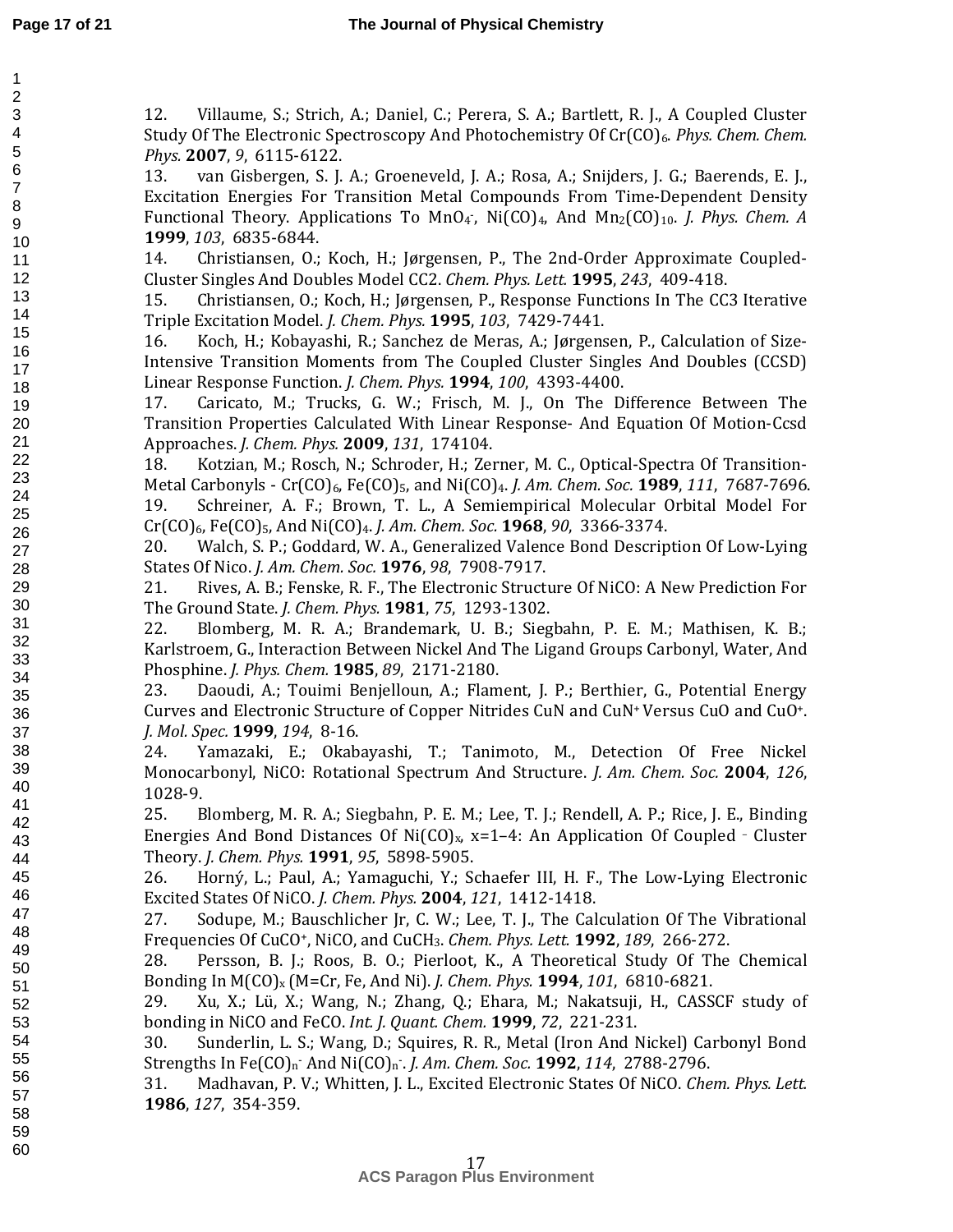32. Frisch, M. J. T., G. W.; Schlegel, H. B.; Scuseria, G. E.; Robb, M. A.; Cheeseman, J. R.; Montgomery, Jr., J. A.; Vreven, T.; Kudin, K. N.; Burant, J. C.; Millam, J. M.; Iyengar, S. S.; Tomasi, J.; Barone, V.; Mennucci, B.; Cossi, M.; Scalmani, G.; Rega, N.; Petersson, G. A.; Nakatsuji, H.; Hada, M.; Ehara, M.; Toyota, K.; Fukuda, R.; Hasegawa, J.; Ishida, M.; Nakajima, T.; Honda, Y.; Kitao, O.; Nakai, H.; Klene, M.; Li, X.; Knox, J. E.; Hratchian, H. P.; Cross, J. B.; Bakken, V.; Adamo, C.; Jaramillo, J.; Gomperts, R.; Stratmann, R. E.; Yazyev, O.; Austin, A. J.; Cammi, R.; Pomelli, C.; Ochterski, J. W.; Ayala, P. Y.; Morokuma, K.; Voth, G. A.; Salvador, P.; Dannenberg, J. J.; Zakrzewski, V. G.; Dapprich, S.; Daniels, A. D.; Strain, M. C.; Farkas, O.; Malick, D. K.; Rabuck, A. D.; Raghavachari, K.; Foresman, J. B.; Ortiz, J. V.; Cui, Q.; Baboul, A. G.; Clifford, S.; Cioslowski, J.; Stefanov, B. B.; Liu, G.; Liashenko, A.; Piskorz, P.; Komaromi, I.; Martin, R. L.; Fox, D. J.; Keith, T.; Al-Laham, M. A.; Peng, C. Y.; Nanayakkara, A.; Challacombe, M.; Gill, P. M. W.; Johnson, B.; Chen, W.; Wong, M. W.; Gonzalez, C.; and Pople, J. A. Gaussian 09, Revision D.01, Gaussian, Inc., Wallingford CT, 2009.

33. *Dalton, A Molecular Electronic Structure Program, Release Dalton2015.0 (2015), see* http://daltonprogram.org., 2015.

34. Aidas, K.; Angeli, C.; Bak, K. L.; Bakken, V.; Bast, R.; Boman, L.; Christiansen, O.; Cimiraglia, R.; Coriani, S.; Dahle, P.; Dalskov, E. K.; Ekström, U.; Enevoldsen, T.; Eriksen, J. J.; Ettenhuber, P.; Fernández, B.; Ferrighi, L.; Fliegl, H.; Frediani, L.; Hald, K.; Halkier, A.; Hättig, C.; Heiberg, H.; Helgaker, T.; Hennum, A. C.; Hettema, H.; Hjertenaes, E.; Høst, S.; Høyvik, I.; Iozzi, M. F.; Jansík, B.; Jensen, H. J. A.; Jonsson, D.; Jørgensen, P.; Kauczor, J.; Kirpekar, S.; Kjaergaard, T.; Klopper, W.; Knecht, S.; Kobayashi, R.; Koch, H.; Kongsted, J.; Krapp, A.; Kristensen, K.; Ligabue, A.; Lutnaes, O. B.; Melo, J. I.; Mikkelsen, K. V.; Myhre, R. H.; Neiss, C.; Nielsen, C. B.; Norman, P.; Olsen, J.; Osted, A.; Packer, M. J.; Pawlowski, F.; Pedersen, T. B.; Provasi, P. F.; Reine, S.; Rinkevicius, Z.; Ruden, T. A.; Ruud, K.; Rybkin, V. V.; Sałek, P.; Samson, C. C. M.; De Merás, A. S.; Saue, T.; Sauer, S. P. A.; Schimmelpfennig, B.; Sneskov, K.; Steindal, A. H.; Sylvester-Hvid, K. O.; Taylor, P. R.; Teale, A. M.; Tellgren, E. I.; Tew, D. P.; Thorvaldsen, A. J.; Thøgersen, L.; Vahtras, O.; Watson, M. A.; Wilson, D. J. D.; Ziolkowski, M.; Ågren, H., The Dalton Quantum Chemistry Program System. *WIREs Comput. Mol. Sci.* **2014**, *4*, 269-284.

35. Balabanov, N. B.; Peterson, K. A., Systematically Convergent Basis Sets For Transition Metals. I. All-Electron Correlation Consistent Basis Sets For The 3d Elements Sc–Zn *J. Chem. Phys.* **2005**, *123*, 064107.

36. Dunning Jr, T. H., Gaussian Basis Sets for Use in Correlated Molecular Calculations I: The Atoms Boron Through Neon and Hydrogen. *J. Chem. Phys.* **1989**, *90*, 1007-1023.

37. Lee, T. J.; Rice, J. E.; Scuseria, G. E.; Schaefer III, H. F., Theoretical Investigations of Molecules Composed Only of Fluorine, Oxygen And Nitrogen: Determination of The Equilibrium Structures of FOOF, NO2 And FNNF and The Transition State Structure For FNNF Cis-Trans Isomerization. *Theor. Chim. Acta.* **1989**, *75*, 81-98.

38. Lee, T. J.; Taylor, P. R., A Diagnostic for Determining The Quality ff Single‐ Reference Electron Correlation Methods. *Int. J. Quant. Chem.* **1989**, *36*, 199-207.

39. McKinlay, R. G.; Zurek, J. M.; Paterson, M. J., Vibronic Coupling In Inorganic Systems: Photochemistry, Conical Intersections, And The Jahn-Teller And Pseudo-Jahn-Teller Effects. *Adv. Inorg. Chem.* **2010**, *62*, 351-390.

40. Zurek, J. M.; Paterson, M. J., Photoisomerization in a Platinum-Amido Pincer Complex: An Excited-State Reaction Pathway Controlled by Localized Ligand Photochemistry. *J. Phys. Chem. Lett.* **2010**, *1*, 1301-1306.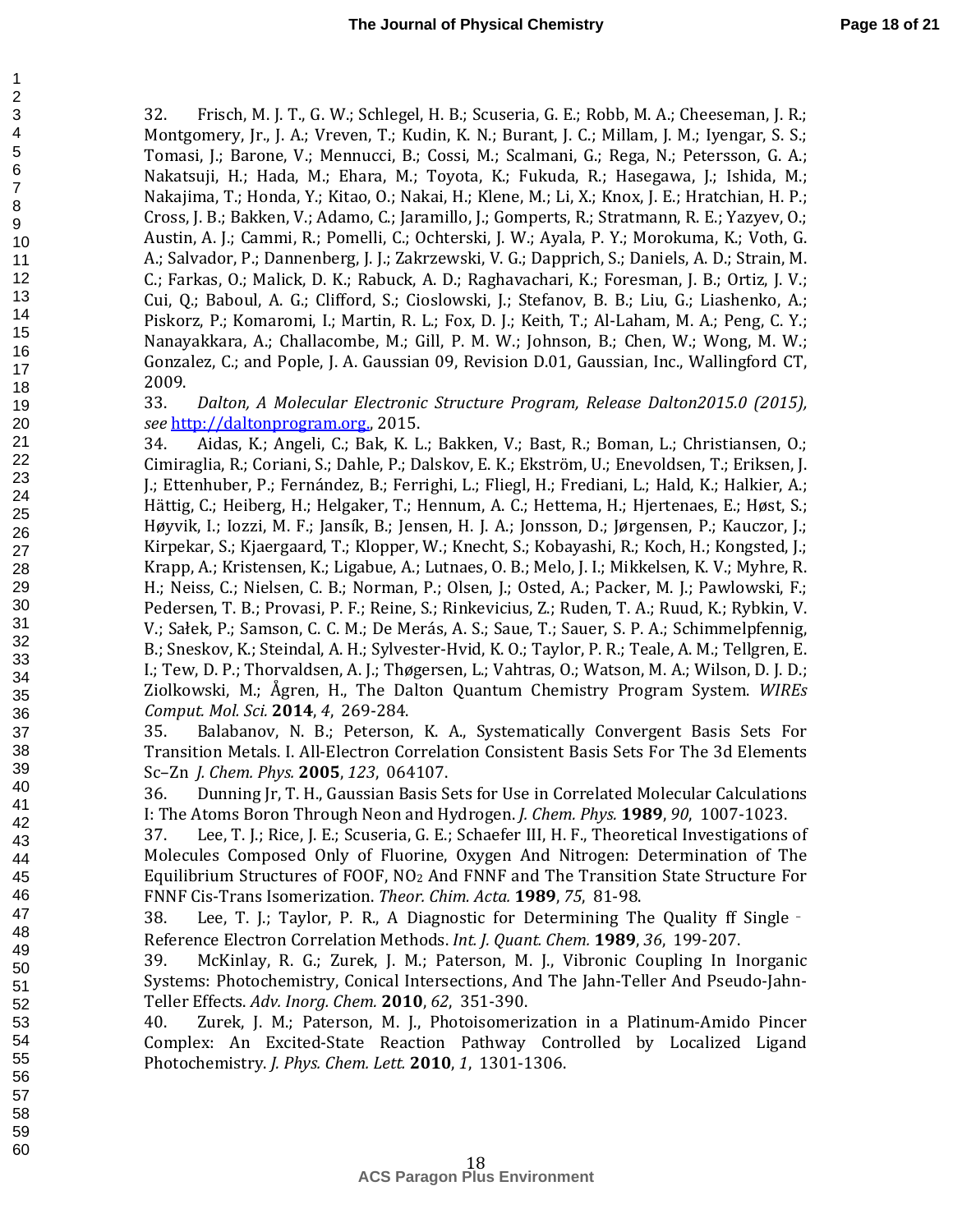60

41. Zurek, J. M.; Paterson, M. J., Photoracemization and excited state relaxation through non-adiabatic pathways in chromium (III) oxalate ions. *J. Chem. Phys.* **2012**, *137*, 034308.

42. Zurek, J. M.; Paterson, M. J., Photostereochemistry and Photoaquation Reactions of Cr(tn)(3) (3+): Theoretical Studies Show the Importance of Reduced Coordination Conical Intersection Geometries. *J. Phys. Chem. A* **2012**, *116*, 5375-5382.

43. Angeli, C.; Borini, S.; Cestari, M.; Cimiraglia, R., A Quasidegenerate Formulation Of The Second Order N-Electron Valence State Perturbation Theory Approach. *J. Chem. Phys.*  **2004**, *121*, 4043-4049.

44. Angeli, C.; Cimiraglia, R.; Evangelisti, S.; Leininger, T.; Malrieu, J.-P., Introduction Of N-Electron Valence States For Multireference Perturbation Theory. *J. Chem. Phys.*  **2001**, *114*, 10252-10264.

45. Angeli, C.; Cimiraglia, R.; Malrieu, J.-P., N-Electron Valence State Perturbation Theory: A Fast Implementation Of The Strongly Contracted Variant. *Chem. Phys. Lett.*  **2001**, *350*, 297-305.

46. Angeli, C.; Cimiraglia, R.; Malrieu, J.-P., N-Electron Valence State Perturbation Theory: A Spinless Formulation And An Efficient Implementation Of The Strongly Contracted And Of The Partially Contracted Variants. *J. Chem. Phys.* **2002**, *117*, 9138- 9153.

47. Greer, J. C., Monte Carlo Configuration Interaction. *J. Comput. Phys.* **1998**, *146*, 181-202.

48. Tong, L. Y.; Nolan, M.; Cheng, T. W.; Greer, J. C., A Monte Carlo Configuration Generation Computer Program For The Calculation Of Electronic States Of Atoms, Molecules, And Quantum Dots. *Comput. Phys. Commun.* **2000**, *131*, 142-163.

49. Coe, J. P.; Taylor, D. J.; Paterson, M. J., Calculations Of Potential Energy Surfaces Using Monte Carlo Configuration Interaction. *J. Chem. Phys.* **2012**, *137*, 194111.

50. Kelly, T. P.; Perera, A.; Bartlett, R. J.; Greer, J. C., Monte Carlo Configuration Interaction With Perturbation Corrections For Dissociation Energies Of First Row Diatomic Molecules: C2, N2, O2, CO, And NO. *J. Chem. Phys.* **2014**, *140*, 084114.

51. Győrffy, W.; Bartlett, R. J.; Greer, J. C., Monte Carlo Configuration Interaction Predictions For The Electronic Spectra Of Ne,  $CH_2$ ,  $C_2$ ,  $N_2$ , And  $H_2O$  Compared To Full Configuration Interaction Calculations. *J. Chem. Phys.* **2008**, *129*, 064103.

52. Coe, J. P.; Paterson, M. J., State-Averaged Monte Carlo Configuration Interaction Applied To Electronically Excited States. *J. Chem. Phys.* **2013**, *139*, 154103.

53. Coe, J. P.; Taylor, D. J.; Paterson, M. J., Monte Carlo Configuration Interaction Applied To Multipole Moments, Ionisation Energies And Electron Affinities. *J. Comp. Chem.* **2013**, *34*, 1083-1093.

54. Coe, J. P.; Paterson, M. J., Approaching Exact Hyperpolarizabilities Via Sum-Over-States Monte Carlo Configuration Interaction. *J. Chem. Phys.* **2014**, *141*, 124118.

55. Coe, J.; Paterson, M., Multireference X-ray Emission And Absorption Spectroscopy Calculations From Monte Carlo Configuration Interaction. *Theor. Chim. Acta.* **2015**, *134*, 1-7.

56. Coe, J. P.; Murphy, P.; Paterson, M. J., Applying Monte Carlo Configuration Interaction to Transition Metal Dimers: Exploring The Balance Between Static And Dynamic Correlation. *Chem. Phys. Lett.* **2014**, *604*, 46-52.

57. Coe, J. P.; Paterson, M. J., Investigating Multireference Character and Correlation in Quantum Chemistry. *J. Chem. Theory Comput.* **2015**, *in press*.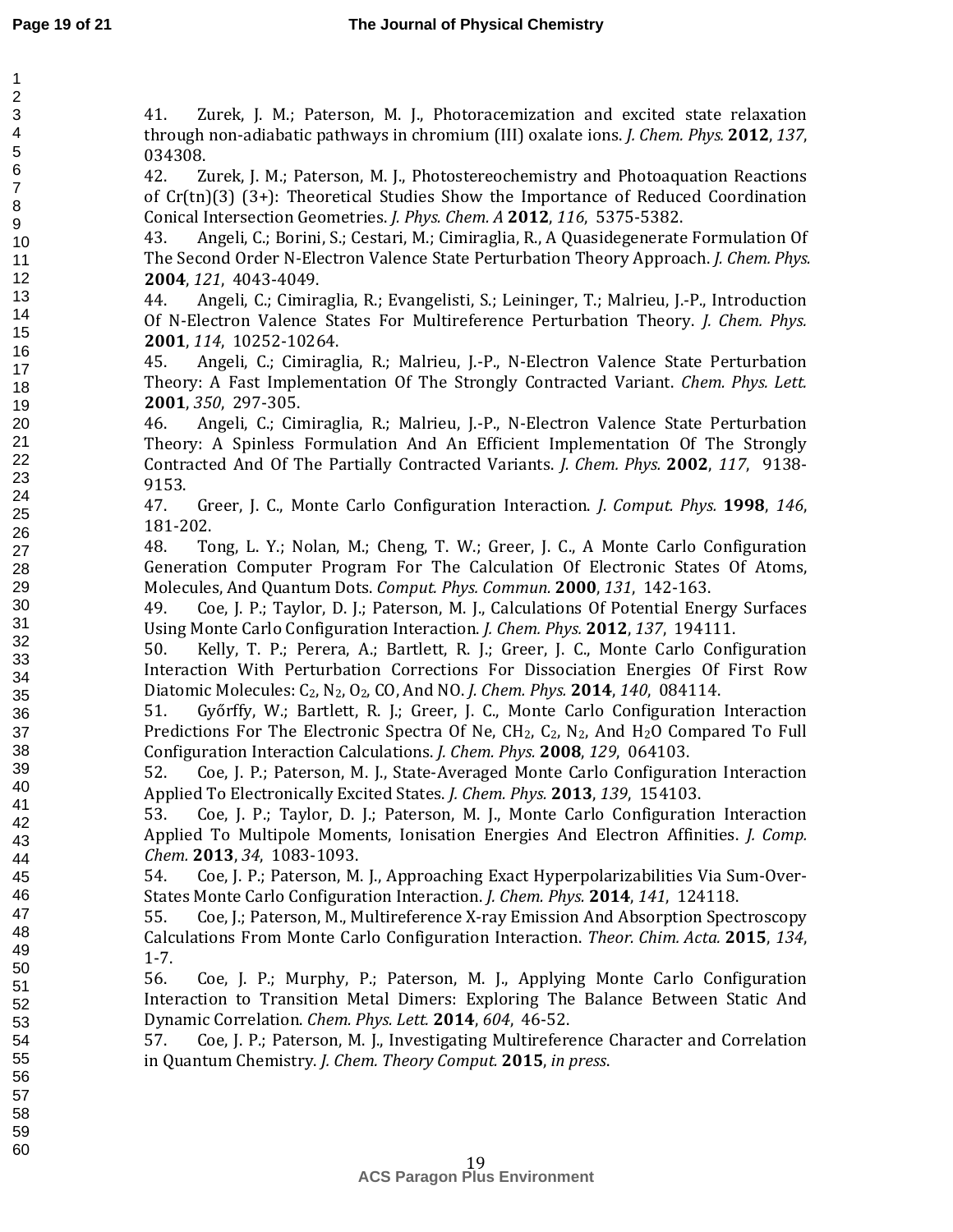58. Hedberg, L.; Iijima, T.; Hedberg, K., Nickel Tetracarbonyl, Ni(CO)4. I. Molecular Structure By Gaseous Electron Diffraction. Ii. Refinement Of Quadratic Force Field. *J. Chem. Phys.* **1979**, *70*, 3224-3229.

59. Bauschlicher, C. W.; Bagus, P. S., The Metal-Carbonyl Bond In Ni(CO)4 And Fe(CO)5: A Clear-Cut Analysis. *J. Chem. Phys.* **1984**, *81*, 5889-5898.